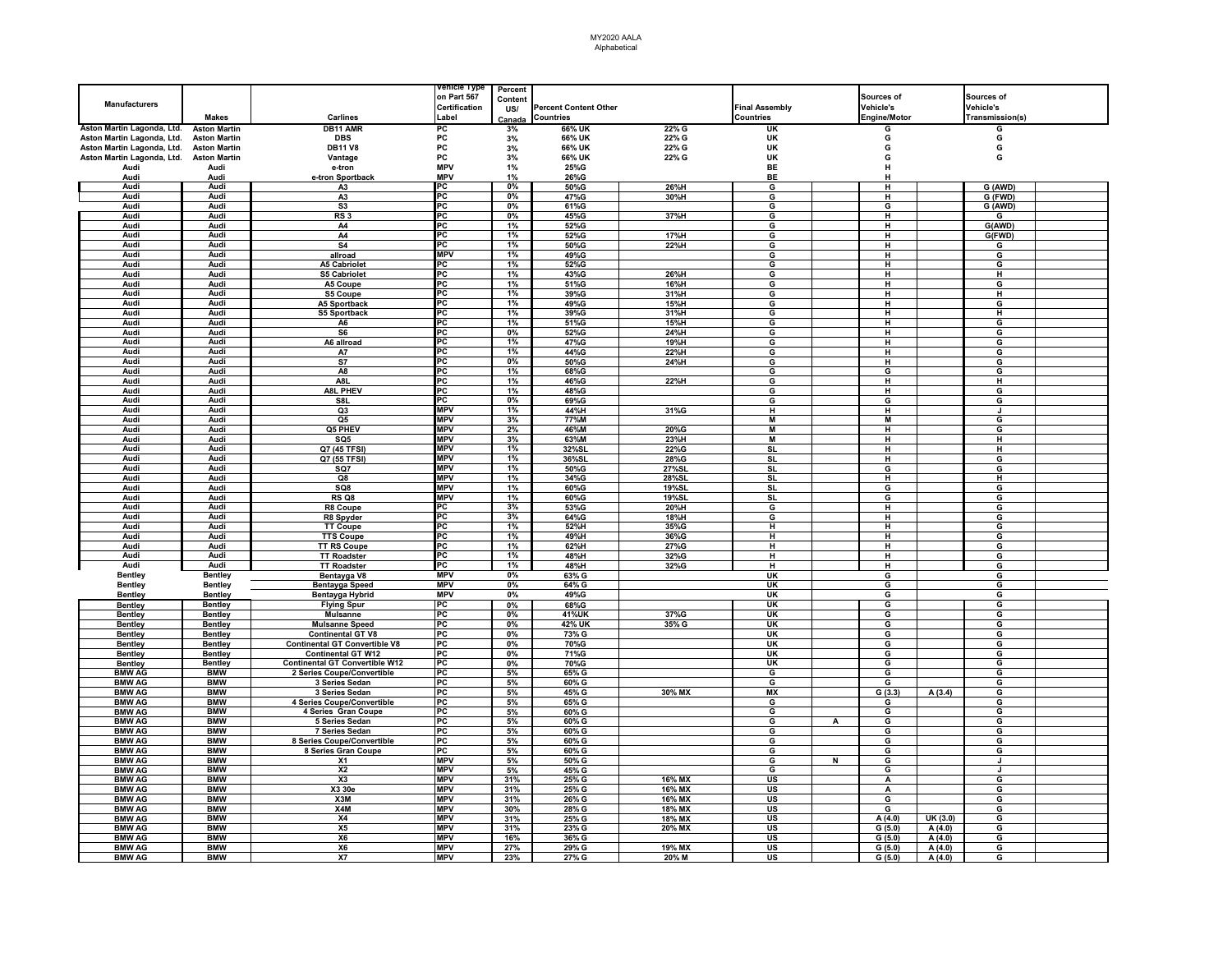| <b>BMW AG</b>                                          | <b>BMW</b>         | i3                            | PC           | 5%    | 35% G      | 20% CH        | G                          |           | G                         |                   | G               |                                   |
|--------------------------------------------------------|--------------------|-------------------------------|--------------|-------|------------|---------------|----------------------------|-----------|---------------------------|-------------------|-----------------|-----------------------------------|
| <b>BMW AG</b>                                          | <b>BMW</b>         | i8                            | PC           | 5%    | 60% G      |               | G                          |           | G                         |                   |                 |                                   |
| <b>BMW AG</b>                                          | <b>BMW</b>         | Z4                            | PC           | 5%    | 50% G      | <b>15% PL</b> | Α                          |           | G                         |                   | G               |                                   |
| <b>BMW AG</b>                                          | <b>BMW</b>         | <b>Cooper Hard Top 2 Door</b> | PC           | 5%    | 35% G      | <b>20% UK</b> | <b>UK</b>                  |           | G                         |                   | G               |                                   |
| <b>BMW AG</b>                                          | <b>BMW</b>         | Cooper Hard Top 4 Door        | PC           | 5%    | 35% G      | 20% UK        | UK                         |           | G                         |                   | G               |                                   |
| <b>BMW AG</b>                                          | <b>BMW</b>         | <b>Cooper Convertible</b>     | PC           | 5%    | 35% G      | 25% UK        | N                          |           | G                         |                   | $\mathbf{J}$    |                                   |
| <b>BMW AG</b>                                          | <b>BMW</b>         | Cooper Clubman                | PC           | 5%    | 35% G      | 20% UK        | UK                         |           | G                         |                   | G               | <b>BE</b>                         |
| <b>BMW AG</b>                                          | <b>BMW</b>         | <b>Cooper Countryman</b>      | <b>MPV</b>   | 5%    | 50% G      |               | N                          |           | G                         |                   | J               |                                   |
| <b>BMW AG</b>                                          | Toyota             | Supra                         | PC           | 5%    | 50% G      | 15% A         | А                          |           | G                         |                   | G               |                                   |
| <b>Rolls-Royce Motor</b>                               | Rolls-Royce        | Phantom                       | PC           | 5%    | 65% G      | 15% UK        | UK                         |           | G                         |                   | G               |                                   |
| <b>Rolls-Royce Motor</b>                               | <b>Rolls-Royce</b> | Ghost                         | PC           | 5%    | 65% G      | <b>15% UK</b> | UK                         |           | G                         |                   | G               |                                   |
| <b>Rolls-Royce Motor</b>                               | <b>Rolls-Royce</b> | Wraith                        | PC           | 5%    | 65% G      | 15% UK        | UK                         |           | G                         |                   | G               |                                   |
| <b>Rolls-Royce Motor</b>                               | Rolls-Royce        | Dawn                          | PC           | 5%    | 65% G      | 15% UK        | $\overline{\mathsf{H}}$    |           | G                         |                   | G               |                                   |
| <b>Rolls-Royce Motor</b>                               | <b>Rolls-Royce</b> | Cullinan                      | <b>MPV</b>   | 5%    | 60% G      | <b>15% UK</b> | UK                         |           | G                         |                   | G               |                                   |
| <b>Bugatti Automobiles</b>                             |                    |                               |              |       |            |               |                            |           |                           |                   |                 |                                   |
| <b>S.A.S.</b>                                          | <b>Bugatti</b>     | Chiron                        | PC           | N/A   | N/A        |               | F                          |           | G                         |                   | UK              |                                   |
| FCA                                                    | Alfa Romeo         | 4C                            | PC           | 0%    | 95%1       |               | <b>Modena Italy</b>        |           |                           |                   | т               |                                   |
| <b>FCA</b>                                             | Alfa Romeo         | Giulia                        | PC           | 0%    | 69%1       |               | <b>Cassino Italy</b>       |           |                           |                   | G               |                                   |
| <b>FCA</b>                                             | Alfa Romeo         | <b>Stelvio</b>                | <b>MPV</b>   | 0%    | 55% l      |               | Cassni o Italy             |           |                           |                   | ढ               |                                   |
|                                                        |                    |                               |              |       |            |               | <b>Brampton ON</b>         |           |                           |                   |                 |                                   |
| FCA                                                    |                    |                               |              | 68%   | 20% M      |               |                            |           |                           |                   |                 |                                   |
|                                                        | Chrysler           | 300                           | PC           |       |            |               | Canada                     | US (3.6L) | M (5.7L)                  |                   | US              |                                   |
| <b>FCA</b>                                             |                    |                               |              | 54%   | 22%M       |               |                            |           |                           |                   |                 |                                   |
|                                                        | Chrysler           | Pacifica                      | <b>MPV</b>   |       |            |               | <b>Windsor ON Canada</b>   |           | M                         |                   | US              |                                   |
| <b>FCA</b>                                             |                    |                               |              | 54%   | 22% M      |               |                            |           |                           |                   |                 |                                   |
|                                                        | Chry sler          | Voyager                       | <b>MPV</b>   |       |            |               | <b>Windsor ON Canada</b>   |           | M                         |                   | US              |                                   |
| <b>FCA</b>                                             |                    |                               |              | 60%   | 27% M      |               | <b>Brampton ON</b>         |           |                           |                   | M (Manual)      |                                   |
|                                                        | Dodge              | Challenger                    | PC           |       |            |               | Canada                     | US (3.6L) | M                         | <b>US</b>         | G(8 SPD HP90)   |                                   |
| <b>FCA</b>                                             |                    |                               |              | 66%   | 22%M       |               | <b>Brampton ON</b>         |           |                           |                   | M (Manual)      |                                   |
|                                                        | Dodge              | Charger                       | PC           |       |            |               | Canada                     | US (3.6L) | M                         | <b>US</b>         | G(8 SPD HP90)   |                                   |
| <b>FCA</b>                                             | Dodge              | Durango                       | <b>MPV</b>   | 58%   | 26%M       |               | <b>Detroit MI USA</b>      |           | $\blacksquare$            | <b>US</b>         | G (8 SPD 8HP70) |                                   |
| FCA                                                    | Dodge              | GrandCaravan                  | <b>MPV</b>   | 74%   | 14% M      |               | Windsor ON Canada          |           | <b>US</b>                 |                   | US              |                                   |
| <b>FCA</b>                                             | Dodge              | Journey                       | <b>MPV</b>   | 25%   | 69% M      |               | <b>Toluca Mexico</b>       |           | <b>US</b>                 |                   | <b>US</b>       |                                   |
| <b>FCA</b>                                             | Fiat               | 500L                          | <b>MPV</b>   | 0%    | 21% Serbia | 19% I         | Kragujevac Serbia          |           |                           |                   | $\mathbf{J}$    |                                   |
| <b>FCA</b>                                             | Fiat               | 500X                          | <b>MPV</b>   | $0\%$ | 62% I      | 20% PL        | Melfi Italy                |           | PL                        |                   | US              |                                   |
| FCA                                                    | Jeep               | Cherokee                      | <b>MPV</b>   | 61%   | 21% M      |               | <b>Belvidere IL USA</b>    |           | $\overline{\mathsf{u}}$ s |                   | US              |                                   |
|                                                        |                    |                               |              | 23%   |            |               |                            |           |                           |                   | J(6SPD)         |                                   |
| <b>FCA</b>                                             | Jeep               | Compass                       | <b>MPV</b>   |       | 68% M      |               | <b>Toluca Mexico</b>       |           | M                         | US (9SPD)         | I (Manual)      |                                   |
| FCA                                                    | Jeep               | Gladiator                     | Truck        | 61%   | 21% M      |               | <b>Toledo OH USA</b>       |           | M                         | <b>US</b>         | J (Manual)      |                                   |
|                                                        |                    |                               |              |       |            |               |                            |           |                           |                   | G (8 SPD 8HP70) |                                   |
| <b>FCA</b>                                             | Jeep               | <b>Grand Cherokee</b>         | <b>MPV</b>   | 58%   | 26%M       |               | <b>Detroit MI USA</b>      |           | М                         | US                | G(8SPD 8HP95)   |                                   |
| FCA                                                    | Jeep               | Renegade                      | <b>MPV</b>   | 14%   | 63%1       |               | <b>Melfi Italy</b>         | US(2.4L)  | 1(1.3L)                   |                   | <b>US</b>       |                                   |
|                                                        |                    |                               |              |       |            |               |                            | US or I   | M(3.5L)                   |                   | J (Manual)      |                                   |
| <b>Fiat Chrysler</b>                                   | Jeep               | Wrangler                      | <b>MPV</b>   | 58%   | 19% M      |               | <b>Toledo OH USA</b>       | (2.0L)    | I (3.0 Diesel)            | US                | G (8 SPD 8HP75) |                                   |
|                                                        |                    |                               |              |       |            |               | <b>Sterling Heights MI</b> |           | M (5.7L)                  |                   |                 |                                   |
| <b>Fiat Chrysler</b>                                   | <b>RAM</b>         | Ram 1500 Pickup               | Truck        | 53%   | 26% M      |               | <b>USA</b>                 | US (3.6L) | I (3.0L Diesel)           | US                | G (8HP75)       |                                   |
|                                                        |                    |                               |              |       |            |               | Warren MI USA              |           |                           |                   |                 |                                   |
| <b>Fiat Chrysler</b>                                   |                    |                               |              | 55%   | 29% M      |               | <b>Saltillo Mexico</b>     |           |                           |                   |                 |                                   |
|                                                        | RAM                | Ram 1500 CLASSIC              | <b>Truck</b> |       |            |               | (Reg. Cab)                 | US (3.6L) | M (5.7L)                  | US                | G (8HP70)       |                                   |
| <b>Fiat Chrysler</b>                                   | <b>RAM</b>         | <b>Promaster City</b>         | <b>MPV</b>   | 34%   | 44% T      | 18%1          | <b>Bursa Turkey</b>        |           | US                        |                   | US              |                                   |
| <b>Ford Motor Company</b>                              | Ford               | <b>EcoSport</b>               | <b>MPV</b>   | 15%   | 60% IN     |               | IN                         |           | G(1.0L)                   | <b>US (2.0L)</b>  | <b>MX</b>       | US                                |
|                                                        |                    |                               | <b>MPV</b>   | 40%   | 16% MX     |               | US                         |           | ESP (2.0L)                | <b>MX (2.7L)</b>  | US              |                                   |
| <b>Ford Motor Company</b>                              | Ford<br>Ford       | Edge                          | <b>MPV</b>   |       | 30% MX     |               | US                         |           | MX (1.5L)                 | <b>ESP (2.0L)</b> | <b>MX</b>       | $\overline{\mathsf{u}\mathsf{s}}$ |
| Ford Motor Company                                     |                    | Escape                        | <b>MPV</b>   | 42%   |            |               |                            |           |                           |                   |                 |                                   |
| <b>Ford Motor Company</b>                              | Ford               | <b>Escape</b>                 | <b>MPV</b>   | 42%   | 30% MX     |               | US                         |           | MX (2.5L)                 |                   | US              |                                   |
| <b>Ford Motor Company</b>                              | Ford               | <b>Expedition</b>             | MPV          | 51%   | 20% MX     |               | US<br>$\overline{u}$ s     |           | US<br>US(3.0, 3.3)        |                   | US              |                                   |
| <b>Ford Motor Company</b>                              | Ford               | <b>Explorer</b>               |              | 55%   | 17% MX     |               |                            | <b>US</b> |                           | MX(2.3)           | US              |                                   |
| <b>Ford Motor Company</b>                              | Ford               | F150                          | <b>Truck</b> | 50%   |            |               | US                         |           | MX (3.5L)                 | <b>MX (2.7L)</b>  | US              |                                   |
| <b>Ford Motor Company</b>                              | Ford               | F150                          | <b>Truck</b> | 50%   |            |               | <b>US</b>                  | US<br>US  | US (3.3L)                 | <b>US (5.0L)</b>  | US<br>US        |                                   |
| <b>Ford Motor Company</b>                              | Ford               | F150                          | Truck        | 50%   |            |               | <b>US</b>                  |           | UK (3.0L)                 |                   |                 |                                   |
| <b>Ford Motor Company</b>                              | Ford               | Ranger                        | <b>MPV</b>   | 70%   |            |               | US                         |           | US                        |                   | US              |                                   |
| <b>Ford Motor Company</b>                              | Ford               | Fusion                        | PC           | 26%   | 55% MX     |               | <b>MX</b>                  |           | <b>UK (1.5L)</b>          | ESP(2.3L)         | US              |                                   |
| <b>Ford Motor Company</b>                              |                    |                               |              | 26%   | 55% MX     |               |                            |           | MX (2.5L, 2.0I            |                   |                 |                                   |
|                                                        | Ford               | <b>Fusion</b>                 | PC           |       |            |               | MX                         |           | e)                        | US (2.7L)         | US              |                                   |
| <b>Ford Motor Company</b>                              | Ford               | Ford GT                       | PC           | 12%   |            |               | C <sub>N</sub>             |           | <b>US</b>                 |                   | GER             |                                   |
| <b>Ford Motor Company</b>                              | Ford               | <b>Mustang</b>                | PC           | 51%   | 20% MX     |               | <b>US</b>                  |           | US(2.3)                   | <b>US (5.0)</b>   | CH (MAN)        | US (AUTO)                         |
| <b>Ford Motor Company</b>                              | Ford               | <b>Mustang</b>                | PC           | 51%   | 20% MX     |               | US                         |           | ESP (2.3)                 |                   | CH (MAN)        | US (AUTO)                         |
| <b>Ford Motor Company</b>                              | Ford               | <b>Mustang</b>                | PC           | 51%   | 20% MX     |               | US                         |           | G(5.0)                    |                   | CH              |                                   |
| <b>Ford Motor Company</b>                              | Ford               | <b>Mustang</b>                | PC           | 51%   | 20% MX     |               | US                         |           | <b>US (5.2)</b>           |                   | <b>MX</b>       |                                   |
|                                                        |                    |                               |              |       |            |               |                            |           |                           |                   |                 |                                   |
| <b>Ford Motor Company</b>                              |                    |                               |              | 10%   | 50% ESP    |               |                            |           | FR (1.5)                  |                   |                 |                                   |
|                                                        | Ford               | <b>Transit Connect</b>        | <b>Truck</b> |       |            |               | <b>ESP</b>                 |           | MX (2.5)                  | US(2.0)           | US              | <b>FR</b>                         |
|                                                        |                    |                               |              |       |            |               |                            |           | ESP(2.0L,                 |                   |                 |                                   |
| <b>Ford Motor Company</b>                              | Lincoln            | Corsair                       | РC           | 16%   |            |               | US                         |           | 2.3L)                     | US (2.5L)         | US              |                                   |
|                                                        |                    |                               |              |       |            |               |                            |           |                           |                   |                 |                                   |
| <b>Ford Motor Company</b>                              | Lincoln            | Continental                   | PC.          | 46%   | 25% MX     |               | US                         |           | JS (2.7L, 3.7L            | MX (3.0L          |                 |                                   |
|                                                        | Lincoln            | Aviator                       | <b>MPV</b>   | 50%   | 20% MX     |               | US                         |           | US                        |                   | US              |                                   |
| <b>Ford Motor Company</b><br><b>Ford Motor Company</b> | Lincoln            | <b>Nautilus</b>               | <b>MPV</b>   | 45%   | 15% MX     |               | <b>US</b>                  |           | ESP(2.0L)                 | US(2.7L)          | <b>US</b>       |                                   |
|                                                        |                    | <b>MKZ</b>                    | РC           | 25%   | 60% MX     |               | MX                         |           | ESP (2.0L)                | <b>US (3.0L)</b>  | US              |                                   |
| <b>Ford Motor Company</b>                              | Lincoln            | <b>MKZ</b>                    | <b>PC</b>    |       |            |               | <b>MX</b>                  |           |                           |                   |                 |                                   |
| <b>Ford Motor Company</b>                              | Lincoln<br>Lincoln | Navigator                     | <b>MPV</b>   | 25%   | 60% MX     |               | US                         |           | MX (2.0L e)<br>МX         |                   | US<br>US        |                                   |
| <b>Ford Motor Company</b>                              |                    |                               |              | 47%   | 21% MX     |               |                            |           |                           |                   |                 |                                   |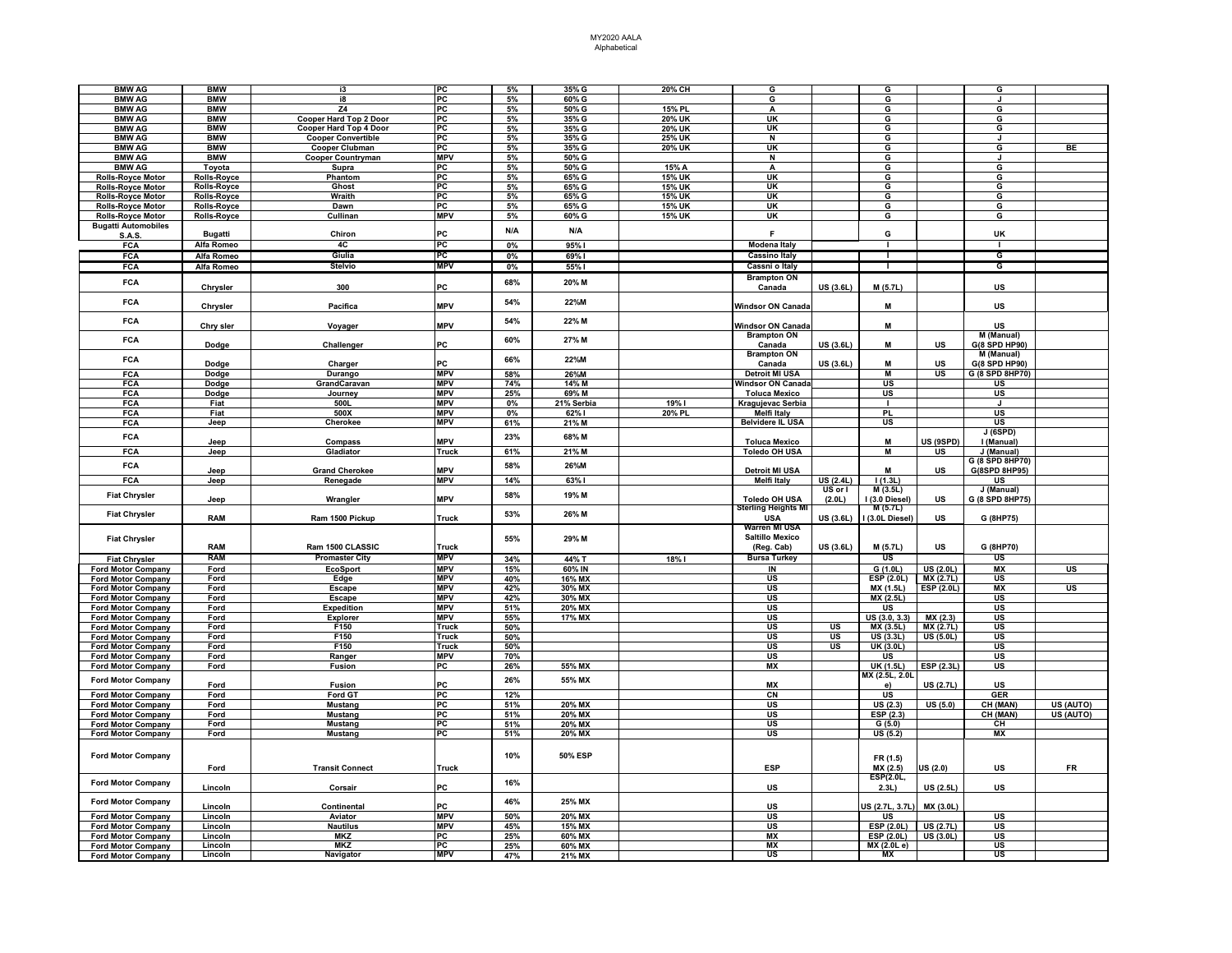| <b>General Motors LLC</b> | <b>Buick</b> | Envision              | <b>MPV</b>               | $1\%$ | 94% CH      |             | CH                        |          | CH                                |      | CH                        |   |
|---------------------------|--------------|-----------------------|--------------------------|-------|-------------|-------------|---------------------------|----------|-----------------------------------|------|---------------------------|---|
| <b>General Motors LLC</b> | Cadillac     | <b>Escalade</b>       | <b>MPV</b>               | 43%   | 44% M       |             | US                        |          | US                                |      | US                        |   |
| <b>General Motors LLC</b> | Chevrolet    | Equinox               | <b>MPV</b>               | 47%   | 29% M       |             | Μ                         |          | $\frac{\text{us}}{\text{us}}$     |      | US                        |   |
| <b>General Motors LLC</b> | Chevrolet    | Tahoe, Suburban       | <b>MPV</b>               | 43%   | 44% M       |             | US                        |          |                                   |      | US                        |   |
| <b>General Motors LLC</b> | <b>GMC</b>   | Terrain               | <b>MPV</b>               | 47%   | 29% M       |             | $\overline{M}$            |          | US                                |      | US                        |   |
| <b>General Motors LLC</b> | <b>GMC</b>   | Yukon, Yukon EXT      | <b>MPV</b>               | 43%   | 44% M       |             | US                        |          | US                                |      | US                        |   |
| <b>GM LLC</b>             | Chevrolet    | <b>Blazer</b>         | <b>MPV</b>               | 52%   | 21% Mexico  |             | M, Ramos Arizpe           |          | US                                |      | US                        |   |
| <b>GM LLC</b>             | Chevrolet    | Traverse              | <b>MPV</b>               | 52%   | 21% Mexico  |             | US, Lansing, MI           |          | M                                 |      | US                        |   |
| <b>GM LLC</b>             | <b>Buick</b> | <b>Enclave</b>        | <b>MPV</b>               | 52%   | 21% Mexico  |             | US, Lansing, MI           |          | М                                 |      | US                        |   |
| <b>GM LLC</b>             | <b>GMC</b>   | Acadia                | <b>MPV</b>               | 52%   | 21% Mexico  |             | US, Spring Hill, TN       |          | US                                |      | US                        |   |
| <b>GM LLC</b>             | Cadillac     | XT5                   | <b>MPV</b>               | 52%   | 21% Mexico  |             | US, Spring Hill, TN       |          | US                                |      | US                        |   |
| <b>GM LLC</b>             | Cadillac     | XT6                   | <b>MPV</b>               | 52%   | 21% Mexico  |             | US, Spring Hill, TN       |          | US                                |      | US                        |   |
| <b>GM LLC</b>             |              |                       |                          | 54%   | 22% Mexico  |             |                           |          |                                   |      |                           |   |
|                           | Chevrolet    | Malibu                | PC                       |       |             |             | US, Kansas City, KA       |          | US                                | H, M | US                        | M |
| <b>GM LLC</b>             |              |                       |                          | 54%   | 22% Mexico  |             |                           |          |                                   |      |                           |   |
|                           | Cadillac     | XT4                   | <b>MPV</b>               |       |             |             | JS, Kansas City, KA       |          | <b>US</b>                         |      | US                        |   |
| <b>GM LLC</b>             | <b>Buick</b> | Regal                 | PC                       | 21%   | 25% Germany | 23% Vietnam | G, Russelsheim            |          | <b>US</b>                         |      | J                         | M |
| <b>GM LLC</b>             | <b>Buick</b> | Encore                | <b>MPV</b>               | 4%    | 63% Korea   |             | K, Bupyeong               |          | A                                 |      | κ                         |   |
| <b>GM LLC</b>             | Chevrolet    | Trax (Korea)          | <b>MPV</b>               | 4%    | 62% Korea   |             | K, Bupyeong               |          | A                                 |      | κ                         |   |
| <b>GM LLC</b>             | Chevrolet    | Trax (Mexico)         | <b>MPV</b>               | 14%   | 54% Mexico  |             | M, San Luis Potosi        |          | $\mathbf{A}$                      |      | $\overline{\mathsf{u}}$ s |   |
| <b>GM LLC</b>             | Chevrolet    | Sonic                 | PC                       | 41%   | 19% Mexico  |             | US, Lake Orion, MI        |          | А                                 |      | <b>US</b>                 |   |
| <b>GM LLC</b>             |              |                       |                          | $1\%$ | 76% Korea   |             |                           |          |                                   |      |                           |   |
|                           | Chevrolet    | Spark                 | PC                       |       |             |             | K, Changwon               |          | к                                 |      |                           | ĸ |
|                           |              |                       |                          |       |             |             |                           |          |                                   |      |                           |   |
| <b>GM LLC</b>             |              |                       |                          | 64%   | 17% Mexico  |             |                           |          |                                   |      |                           |   |
|                           | Chevrolet    | Colorado              |                          |       |             |             | US, Wentzville, MO        |          | US                                | TH   | US                        |   |
|                           |              |                       |                          |       |             |             |                           |          |                                   |      |                           |   |
| <b>GM LLC</b>             | <b>GMC</b>   |                       |                          | 64%   | 17% Mexico  |             | US, Wentzville, MO        |          | US                                | TH   | US                        |   |
|                           |              | Canyon                |                          |       |             |             |                           |          |                                   |      |                           |   |
| <b>GM LLC</b>             |              |                       |                          | 66%   |             |             |                           |          |                                   |      |                           |   |
|                           | Chevrolet    | Camaro                | PC                       |       |             |             | US, Lansing, MI           |          | US                                |      | US                        | M |
|                           |              |                       |                          |       |             |             |                           |          |                                   |      |                           |   |
| <b>GM LLC</b>             |              |                       |                          | 24%   | 57% Korea   |             |                           |          |                                   |      |                           |   |
|                           | Chevrolet    | <b>Bolt</b>           | PC                       |       |             |             | US, Lake Orion, MI        |          | κ                                 |      | ĸ                         |   |
| <b>GM LLC</b>             |              |                       |                          | 46%   | 38% Mexico  |             |                           |          |                                   |      |                           |   |
|                           | Chevrolet    | Silverado             |                          |       |             |             | US, Roanoke, IN           | M, Silao | US                                |      | US                        |   |
|                           |              |                       |                          |       |             |             |                           |          |                                   |      |                           |   |
| <b>GM LLC</b>             |              |                       |                          | 46%   | 38% Mexico  |             |                           |          |                                   |      |                           |   |
|                           | <b>GMC</b>   | Sierra                |                          |       |             |             | US, Roanoke, IN           | M, Silao | US                                |      | US                        |   |
|                           |              |                       |                          |       |             |             |                           |          |                                   |      |                           |   |
| <b>GM LLC</b>             | Cadillac     | CT6                   | PC                       | 42%   | 25% China   | 22% Mexico  | US, Detroit/Ham, MI       |          | US                                |      | US                        | M |
|                           |              |                       |                          |       |             |             |                           |          |                                   |      |                           |   |
| <b>GM LLC</b>             |              |                       |                          | 53%   | 26% Mexico  |             |                           | Oshawa   |                                   |      |                           |   |
|                           | Chevrolet    | Impala                | PC                       |       |             |             | US, Detroit/Ham, MI       | Ont      | M                                 |      | <b>US</b>                 |   |
|                           |              |                       |                          |       |             |             |                           |          |                                   |      |                           |   |
| <b>GM LLC</b>             | Cadillac     | CT4                   | PC                       | 55%   | 19% China   |             | US, Lansing, MI           |          | US                                |      | US                        |   |
|                           |              |                       |                          |       |             |             |                           |          |                                   |      |                           |   |
| <b>GM LLC</b>             |              |                       |                          | 55%   | 19% China   |             |                           |          |                                   |      |                           |   |
|                           | Cadillac     | CT5                   | PC                       |       |             |             | US, Lansing, MI           |          | US                                |      | US                        |   |
|                           |              |                       |                          |       |             |             |                           |          |                                   |      |                           |   |
| <b>GM LLC</b>             |              |                       |                          | 64%   |             |             | US, Bowling Green,        |          |                                   |      |                           |   |
|                           | Chevrolet    | Corvette              | PC                       |       |             |             | KY                        |          | US                                |      | US                        |   |
| <b>GM LLC</b>             |              |                       |                          | 3%    | 44% Korea   | 26% Mexico  |                           |          |                                   |      |                           |   |
|                           | <b>Buick</b> | <b>Encore GX</b>      | <b>MPV</b>               |       |             |             | K, Incheon                |          | M                                 |      | M                         |   |
| Honda Motor Co., Ltd.     | Acura        | <b>RDX AWD A-Spec</b> | <b>MPV</b>               | 65%   |             |             | US                        |          | <b>US</b>                         |      | US                        |   |
| Honda Motor Co., Ltd.     | Acura        | <b>RDX AWD</b>        | <b>MPV</b>               | 65%   |             |             | US                        |          | <b>US</b>                         |      | <b>US</b>                 |   |
| Honda Motor Co., Ltd.     | Acura        | <b>MDX FWD</b>        | <b>MPV</b>               | 65%   |             |             | US                        |          | $\overline{\mathsf{u}\mathsf{s}}$ |      | US                        |   |
| Honda Motor Co., Ltd.     | Acura        | <b>MDX AWD</b>        | <b>MPV</b>               | 60%   |             |             | US                        |          | US                                |      | US                        |   |
| Honda Motor Co., Ltd.     | Acura        | <b>MDX AWD</b>        | <b>MPV</b>               | 60%   |             |             | US                        |          | J                                 |      | J                         |   |
| Honda Motor Co., Ltd.     | Acura        | <b>MDX AWD A-Spec</b> | <b>MPV</b>               | 60%   |             |             | <b>US</b>                 |          | <b>US</b>                         |      | US                        |   |
| Honda Motor Co., Ltd.     | Honda        | <b>Ridgeline AWD</b>  | Truck                    | 70%   |             |             | <b>US</b>                 |          | <b>US</b>                         |      | US                        |   |
| Honda Motor Co., Ltd.     | Honda        | Ridgeline FWD         | Truck                    | 70%   |             |             | US                        |          | US                                |      | US                        |   |
| Honda Motor Co., Ltd.     | Honda        | Pilot 2WD             | <b>MPV</b>               | 65%   |             |             | $\overline{\mathsf{u}}$ s |          | $\overline{\mathsf{u}\mathsf{s}}$ |      | $\overline{u}$ s          |   |
| Honda Motor Co., Ltd.     | Honda        | <b>Pilot AWD</b>      | <b>MPV</b>               | 65%   |             |             | <b>US</b>                 |          | <b>US</b>                         |      | <b>US</b>                 |   |
| Honda Motor Co., Ltd.     | Honda        | Passport 2WD          | <b>MPV</b>               | 70%   |             |             | US                        |          | US                                |      | US                        |   |
| Honda Motor Co., Ltd.     | Honda        | <b>Passport AWD</b>   | <b>MPV</b><br><b>MPV</b> | 70%   |             |             | US                        |          | US                                |      | US                        |   |
| Honda Motor Co., Ltd.     | Honda        | Odyssey               |                          | 70%   |             |             | US                        |          | US                                |      | US                        |   |
| Honda Motor Co., Ltd.     | Acura        | NSX AWD               | PC                       | 35%   | 35% J       | 25% UK      | US                        |          | <b>UK</b>                         |      | J                         |   |
|                           |              |                       |                          |       |             |             |                           |          |                                   |      |                           |   |
| Honda Motor Co., Ltd.     | Acura        | ILX                   | PC                       | 55%   | 20% J       |             | US                        |          | US                                |      | J.                        |   |
|                           |              |                       |                          |       |             |             |                           |          |                                   |      |                           |   |
| Honda Motor Co., Ltd.     | Acura        | <b>RLX FWD</b>        | PC                       | 20%   | 70% J       |             | J                         |          |                                   |      | US                        |   |
| Honda Motor Co., Ltd.     |              |                       |                          | 5%    | 90% J       |             |                           |          |                                   |      |                           |   |
|                           | Acura        | <b>RLX AWD</b>        | PC                       |       |             |             | J                         |          | J.                                |      | J                         |   |
|                           |              |                       |                          | 70%   |             |             |                           |          |                                   |      |                           |   |
| Honda Motor Co., Ltd.     |              |                       |                          |       |             |             |                           |          |                                   |      |                           |   |
|                           | Acura        | <b>TLX AWD</b>        | PC                       |       |             |             | US                        |          | US                                |      | US                        |   |
| Honda Motor Co., Ltd.     | Acura        | TLX AWD A-Spec        | PC                       | 70%   |             |             | US                        |          | US                                |      | US                        |   |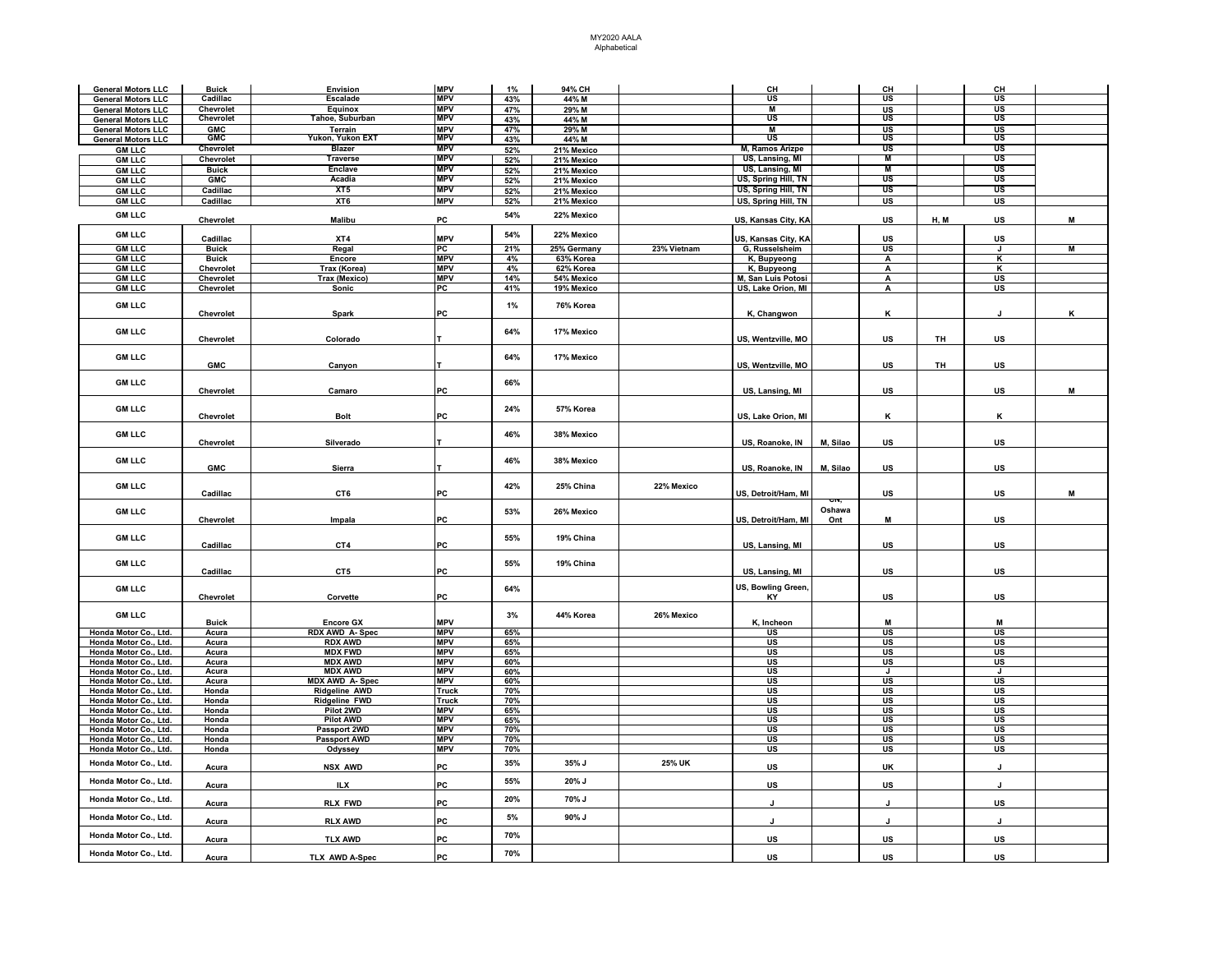| Honda Motor Co., Ltd. |       |                           |            | 70%   |        |       |           |     |            |  |
|-----------------------|-------|---------------------------|------------|-------|--------|-------|-----------|-----|------------|--|
| Honda Motor Co., Ltd. | Acura | <b>TLX FWD</b>            | PC         | 70%   |        |       | US        | US  | J          |  |
|                       | Acura | <b>TLX FWD</b>            | PC         |       |        |       | US.       | US. | US.        |  |
| Honda Motor Co., Ltd. | Acura | TLX FWD A-Spec            | PC         | 70%   |        |       | US        | US  | J          |  |
| Honda Motor Co., Ltd. | Acura | TLX FWD A-Spec            | PC         | 70%   |        |       | US        | US  | US         |  |
| Honda Motor Co., Ltd. | Honda | HR-V 2WD                  | <b>MPV</b> | 20%   | 40% MX | 15% J | MX        | US  | Ind        |  |
| Honda Motor Co., Ltd. | Honda | HR-V 2WD                  | <b>MPV</b> | 20%   | 40% MX | 15% J | MX        | US  | Ind        |  |
| Honda Motor Co., Ltd. | Honda | <b>HR-V AWD</b>           | <b>MPV</b> | 20%   | 35% MX | 20% J | МX        | US  | Ind        |  |
| Honda Motor Co., Ltd. | Honda | <b>HR-V AWD</b>           | <b>MPV</b> | 20%   | 35% MX | 20% J | <b>MX</b> | US. | Ind        |  |
| Honda Motor Co., Ltd. | Honda | CR-V 2WD                  | <b>MPV</b> | 65%   |        |       | US        | US. | <u>US</u>  |  |
| Honda Motor Co., Ltd. | Honda | CR-V 2WD                  | <b>MPV</b> | 65%   |        |       | US        | US. | <u>US</u>  |  |
| Honda Motor Co., Ltd. | Honda | CR-V 2WD                  | <b>MPV</b> | 65%   |        |       | CAN       | US. | <u>US</u>  |  |
| Honda Motor Co., Ltd. | Honda | CR-V 2WD                  | <b>MPV</b> | 65%   |        |       | US        | US. | <u>US</u>  |  |
| Honda Motor Co., Ltd. | Honda | CR-V 4WD                  | <b>MPV</b> | 55%   | 20% J  |       | US        | US  | US         |  |
| Honda Motor Co., Ltd. | Honda | CR-V 4WD                  | <b>MPV</b> | 55%   | 20% J  |       | US        | US  | US         |  |
| Honda Motor Co., Ltd. | Honda | CR-V 4WD                  | <b>MPV</b> | 55%   | 20% J  |       | CAN       | US  | US         |  |
| Honda Motor Co., Ltd. |       |                           |            | 55%   | 20% J  |       |           |     |            |  |
|                       | Honda | CR-V 4WD                  | <b>MPV</b> |       |        |       | US.       | US  | <u>US</u>  |  |
| Honda Motor Co., Ltd. | Honda | CR-V 4WD                  | <b>MPV</b> | 55%   | 20% J  |       | US        | US  | J          |  |
| Honda Motor Co., Ltd. | Honda | Civic 5Dr                 | PC         | 20%   | 20% UK | 20% J | <b>UK</b> | J   | US.        |  |
| Honda Motor Co., Ltd. | Honda | Civic 5Dr                 | PC         | 20%   | 20% UK | 20% J | UK        | J   | Ind        |  |
| Honda Motor Co., Ltd. | Honda | Civic 2D                  | PC         | 65%   |        |       | CAN       | US  | <b>IND</b> |  |
| Honda Motor Co., Ltd. | Honda | Civic 2D                  | PC         | 65%   |        |       | CAN       | US  | IND        |  |
| Honda Motor Co., Ltd. | Honda | Civic 2D                  | PC         | 65%   |        |       | CAN       | US  | <b>IND</b> |  |
| Honda Motor Co., Ltd. | Honda | Civic 4D                  | PC         | 65%   |        |       | US        | US  | US         |  |
| Honda Motor Co., Ltd. | Honda | Civic 4D                  | PC         | 65%   |        |       | US        | US  | <b>MX</b>  |  |
|                       |       |                           | PC         | 65%   |        |       |           |     |            |  |
| Honda Motor Co., Ltd. | Honda | Civic 4D                  |            | 65%   |        |       | US        | US  | <b>IND</b> |  |
| Honda Motor Co., Ltd. | Honda | Civic 4D                  | PC         |       |        |       | CAN       | US  | IND        |  |
| Honda Motor Co., Ltd. | Honda | Civic 4D                  | PC         | 65%   |        |       | CAN       | US  | IND        |  |
| Honda Motor Co., Ltd. | Honda | Civic 4D                  | PC         | 65%   |        |       | CAN       | US  | IND        |  |
| Honda Motor Co., Ltd. | Honda | Accord                    | PC         | 65%   |        |       | US        | US  | US         |  |
| Honda Motor Co., Ltd. | Honda | Accord                    | PC         | 65%   |        |       | US        | US  | IND        |  |
| Honda Motor Co., Ltd. | Honda | Accord                    | PC         | 65%   |        |       | US        | J   | J          |  |
| Honda Motor Co., Ltd. | Honda | Accord 2.0L Sport/Touring | PC         | 65%   |        |       | US        | US  | US         |  |
|                       |       |                           |            | 20%   | 45% MX | 15% J |           |     |            |  |
| Honda Motor Co., Ltd. | Honda | <b>FIT</b>                | PC         | 20%   | 45% MX | 15% J | МX        | МX  | PH         |  |
| Honda Motor Co., Ltd. | Honda | <b>FIT</b>                | PC         | $5\%$ | 85% J  |       | МX        | МX  | <b>MX</b>  |  |
| Honda Motor Co., Ltd. | Honda | Clarity                   | PC         |       |        |       | US        | J   | J          |  |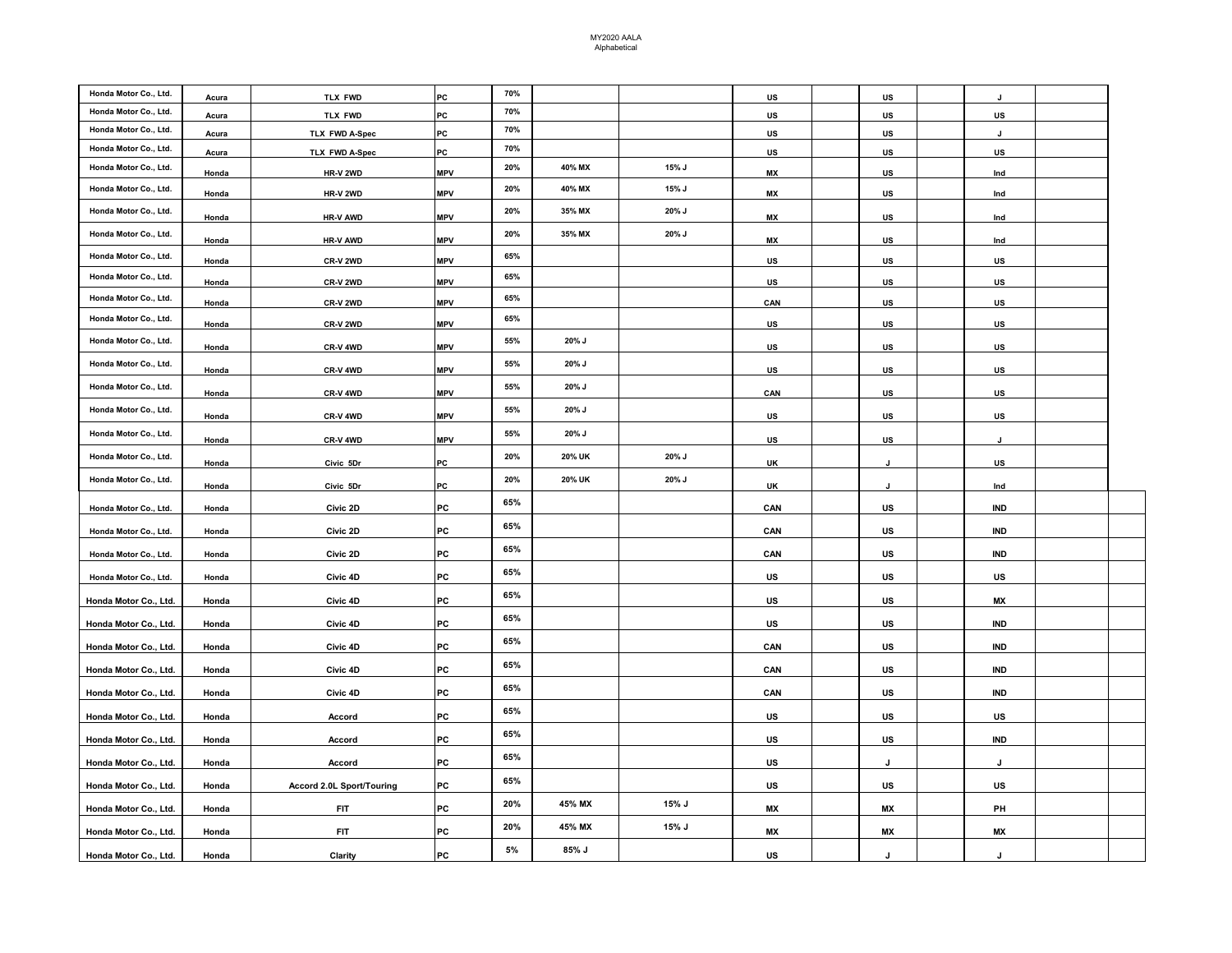| Honda Motor Co., Ltd.                                        | Honda             | Insight                                             | PC         | 45%   | 30% J              |                    | US                      | J         |                | J                       |           |  |
|--------------------------------------------------------------|-------------------|-----------------------------------------------------|------------|-------|--------------------|--------------------|-------------------------|-----------|----------------|-------------------------|-----------|--|
| Honda Motor Co., Ltd.                                        | Honda             | <b>Insight Touring</b>                              | PC         | 45%   | 25% J              |                    | US                      | J.        |                | $\cdot$                 |           |  |
|                                                              | Genesis           | G70                                                 | PC         | 5%    | 85% K              |                    | κ                       | к         |                | к                       |           |  |
| <b>Hyundai Motor Company</b><br><b>Hyundai Motor Company</b> | Genesis           | G80                                                 | PC         | 5%    | 85% K              |                    | κ                       | κ         |                | К                       |           |  |
| <b>Hyundai Motor Company</b>                                 | Genesis           | G90                                                 | PC         | 0%    | 90% K              |                    | к                       | κ         |                | κ                       |           |  |
|                                                              |                   |                                                     |            |       |                    |                    |                         |           |                |                         |           |  |
| <b>Hyundai Motor Company</b>                                 | Hyundai           | Accent                                              | PC         | $5\%$ | 55% MX             | 45% K              | <b>MX</b>               | <b>MX</b> |                | К                       | <b>MX</b> |  |
| <b>Hyundai Motor Company</b>                                 | Hyundai           | <b>Elantra GT</b>                                   | PC         | $0\%$ | 90% K              |                    | ĸ                       | ĸ         |                | κ                       |           |  |
| <b>Hyundai Motor Company</b>                                 | Hyundai           | Elantra                                             | PC         | 0%    | 85% K              |                    | К                       | κ         |                | κ                       |           |  |
| <b>Hyundai Motor Company</b>                                 |                   |                                                     |            | 45%   | 35% K              | 20% MX             |                         |           |                |                         |           |  |
| <b>Hyundai Motor Company</b>                                 | Hyundai           | Elantra                                             | PC         | 45%   | 35% K              | 20% MX             | US                      | US        |                | US                      |           |  |
|                                                              | Hyundai           | Elantra                                             | PC         |       |                    |                    | US                      | US        |                | <b>MX</b>               |           |  |
| <b>Hyundai Motor Company</b>                                 | Hyundai           | Elantra                                             | PC         | 45%   | 35% K              | 20% MX             | US                      | US        | κ              | MX                      |           |  |
| <b>Hyundai Motor Company</b>                                 | Hyundai           | <b>Ioniq PHEV</b>                                   | PC         | 0%    | 80% K              |                    | к                       | κ         |                | к                       |           |  |
| <b>Hyundai Motor Company</b>                                 | Hyundai           | <b>Ionig EV</b>                                     | PC         | 0%    | 65% K              | 25% CH             | К                       | ĸ         |                | ĸ                       |           |  |
| <b>Hyundai Motor Company</b>                                 | Hyundai           | <b>loniq HEV</b>                                    | PC         | 0%    | 80% K              |                    | κ                       | к         |                | κ                       |           |  |
| <b>Hyundai Motor Company</b>                                 | Hyundai           | Kona                                                | <b>MPV</b> | 5%    | 85% K              |                    | κ                       | K         | $\overline{c}$ | $\mathsf{K}$            |           |  |
| <b>Hyundai Motor Company</b>                                 | Hyundai           | Kona EV                                             | <b>MPV</b> | 0%    | 95% K              |                    | К                       | κ         |                | κ                       |           |  |
| <b>Hyundai Motor Company</b>                                 | Hyundai           | <b>Nexo</b>                                         | <b>MPV</b> | 0%    | 85% K              |                    | к                       | к         |                | κ                       |           |  |
| <b>Hyundai Motor Company</b>                                 | Hyundai           | Palisade                                            | <b>MPV</b> | 0%    | 90% K              |                    | κ                       | κ         |                | κ                       |           |  |
| <b>Hyundai Motor Company</b>                                 | Hyundai           | Santa Fe                                            | <b>MPV</b> | 35%   | 55% K              |                    | US                      | US        |                | US                      |           |  |
| <b>Hyundai Motor Company</b>                                 | Hyundai           | Sonata HEV                                          | PC         | 0%    | 90% K              |                    | $\overline{\mathbf{K}}$ | ĸ         |                | $\overline{\mathbf{K}}$ |           |  |
| <b>Hyundai Motor Company</b>                                 | Hyundai           | Sonata                                              | PC         | 45%   | 40% K              |                    | <b>US</b>               | <b>US</b> |                | <b>US</b>               |           |  |
| <b>Hyundai Motor Company</b>                                 | Hyundai           | Tucson                                              | <b>MPV</b> | 0%    | 85% K              |                    | κ                       | κ         |                | κ                       |           |  |
| <b>Hyundai Motor Company</b>                                 | Hyundai           | Veloster                                            | PC         | 0%    | 90% K              |                    | К                       | κ         |                | κ                       |           |  |
| <b>Hyundai Motor Company</b>                                 | Hyundai           | Veloster N                                          | PC         | 5%    | 85% K              |                    | К                       | ĸ         |                | κ                       |           |  |
|                                                              | Hyundai           | Venue                                               | <b>MPV</b> | 0%    | 95% K              |                    | ĸ                       | к         |                | κ                       |           |  |
| <b>Hyundai Motor Company</b>                                 |                   |                                                     |            |       |                    |                    |                         |           |                |                         |           |  |
| Jayual 'Ealtu' Kuver                                         | Jaguar            | F-PACE - 25t                                        | <b>MPV</b> | 4%    | 52% Germany        | 41% United Kingdom | UK                      | <b>UK</b> |                | G                       |           |  |
| <del>Jagual 'CtiftC'hov</del>                                | Jaguar            | F-PACE - 30t                                        | <b>MPV</b> | 0%    | 61% United Kingdom | 15% Germany        | UK                      | UK        |                | G                       |           |  |
|                                                              | Jaguar            | F-PACE - S                                          | <b>MPV</b> | 4%    | 47% United Kingdom | 46% Germany        | UK                      | UK        |                | G                       |           |  |
| <del>Jagual '⊏aihu' Kove</del>                               | Jaguar            | <b>F-PACE - SVR</b>                                 | <b>MPV</b> | $0\%$ | 66% United Kingdom | 11% Germany        | UK                      | UK        |                | G                       |           |  |
| <del>Jagual 'Callu' Kove</del> r                             | Jaguar            | F-TYPE Automatic Coupe RWD (I4 - 296 HP)            | PC         | 0%    | 62% United Kingdom | 18% Germany        | UK                      | UK        |                | G                       |           |  |
| <del>ragual 'Ctihu'hor</del>                                 | Jaguar            | F-TYPE Automatic Coupe RWD (V6 - 340 HP)            | PC         | 0%    | 67% United Kingdom | 18% Germany        | <b>UK</b>               | <b>UK</b> |                | G                       |           |  |
| r <del>agual 'Caltu' Rove</del>                              | Jaguar            | F-TYPE R-Dynamic Automatic Coupe RWD                | PC         | 0%    | 67% United Kingdom | 18% Germany        | UK                      | <b>UK</b> |                | G                       |           |  |
| r <del>auual 'Ctiht/ Kove</del>                              |                   |                                                     | PC         |       |                    |                    | UK                      | <b>UK</b> |                | G                       |           |  |
| <del>Jauual 'Callu' Kove</del>                               | Jaguar            | F-TYPE R-Dynamic Automatic AWD Coupe                |            | 0%    | 65% United Kingdom | 18% Germany        |                         |           |                |                         |           |  |
| <del>agual 'CtifAr'</del> m                                  | Jaguar            | F-TYPE Checkered Flag LE Automatic AWD              | PC         | 0%    | 65% United Kingdom | 18% Germany        | UK                      | UK        |                | G                       |           |  |
|                                                              | Jaguar            | F-TYPE R Coupe (AWD) (V8 - 550 HP)                  | PC         | 0%    | 66% United Kingdom | 20% Germany        | UK                      | <b>UK</b> |                | G                       |           |  |
| ragual "Caltu" Kov                                           | Jaguar            | F-TYPE SVR Coupe (AWD) (V8 - 575 HP)                | PC         | 0%    | 66% United Kingdom | 20% Germany        | UK                      | <b>UK</b> |                | G                       |           |  |
| <del>Jayual 'Calftu' Rove</del>                              | Jaguar            | I-PACE EV400 S                                      | <b>MPV</b> | $0\%$ | 74% Poland         |                    | AU                      | P         |                | P                       |           |  |
| r <del>auual 'Ctiftt' Kovi</del>                             | Jaguar            | I-PACE EV400 SE                                     | <b>MPV</b> | 0%    | 74% Poland         |                    | <b>AU</b>               | P         |                | P                       |           |  |
| <del>Jayual 'Camu' Rover</del>                               |                   | I-PACE EV400 HSE                                    | <b>MPV</b> | 0%    | 74% Poland         |                    |                         | P         |                | P                       |           |  |
|                                                              | Jaguar            |                                                     |            |       |                    |                    | AU                      |           |                |                         |           |  |
| Jaguar Land Rover<br>Limited                                 | <b>Land Rover</b> | XF - 25t RWD                                        | PC         | 4%    | 50% UK             | 43% G              | <b>UK</b>               | UK        |                | G                       |           |  |
| Jaguar Land Rover<br>Limited                                 | <b>Land Rover</b> | XF - 25t AWD                                        | PC         | 4%    | 48% G              | 46% UK             | UK                      | UK        |                | G                       |           |  |
| Jaguar Land Rover<br>Limited                                 | <b>Land Rover</b> | XF - 30t RWD                                        | PC         | 4%    | 50% UK             | 43% G              | UK                      | UK        |                | G                       |           |  |
| Jaguar Land Rover<br>Limited                                 | <b>Land Rover</b> | XF - 30t AWD                                        | PC         | 4%    | 48% G              | 46% UK             | UK                      | UK        |                | G                       |           |  |
| Jaguar Land Rover<br>Limited                                 | <b>Land Rover</b> | XF - S AWD                                          | PC         | 5%    | 47% G              | 46% UK             | UK                      | UK        |                | G                       |           |  |
| Jaguar Land Rover<br>Limited                                 | <b>Land Rover</b> | XF - 30t Sportbrake AWD                             | PC         | 5%    | 51% G              | 43% UK             | UK                      | UK        |                | G                       |           |  |
| Jaguar Land Rover<br>Limited                                 | <b>Land Rover</b> | XF - S Sportbrake AWD                               | PC         | $5\%$ | 51%G               | 43% UK             | UK                      | UK        |                | G                       |           |  |
| <b>Jaguar Land Rover</b><br>Limited                          | <b>Land Rover</b> | XE - 25t RWD                                        | PC         | 4%    | 52% G              | 41% UK             | UK                      | UK        |                | G                       |           |  |
| Jaguar Land Rover<br>Limited                                 | <b>Land Rover</b> | <b>XE - 25t AWD</b>                                 | PC         | 4%    | 54% G              | 39% UK             | UK                      | UK        |                | G                       |           |  |
| Jaguar Land Rover<br>Limited                                 | <b>Land Rover</b> | XE - 30t AWD                                        | PC         | 4%    | 54% G              | 39% UK             | UK                      | UK        |                | G                       |           |  |
| Jaguar Land Rover<br>Limited                                 | <b>Land Rover</b> | <b>Discovery Sport</b>                              | <b>MPV</b> | 7%    | 50% UK             |                    | UK                      | UK        |                | US                      |           |  |
| Jaguar Land Rover<br>Limited                                 | <b>Land Rover</b> | Range Rover Evoque                                  | <b>MPV</b> | 9%    | 54% UK             | 15% G              | UK                      | UK        |                | US                      |           |  |
| Jaguar Land Rover<br>Limited                                 | <b>Land Rover</b> | Range Rover Velar<br>2.0L 14 Gasoline Turbocharged) | <b>MPV</b> | 8%    | 60% UK             |                    | UK                      | <b>UK</b> |                | G                       |           |  |
| Jaguar Land Rover                                            |                   | Range Rover Velar                                   | <b>MPV</b> | 8%    | 60% UK             |                    |                         |           |                |                         |           |  |
| Limited                                                      | <b>Land Rover</b> | (3.0L V6 Gasoline Supercharged)                     |            |       |                    |                    | UK                      | UK        |                | G                       |           |  |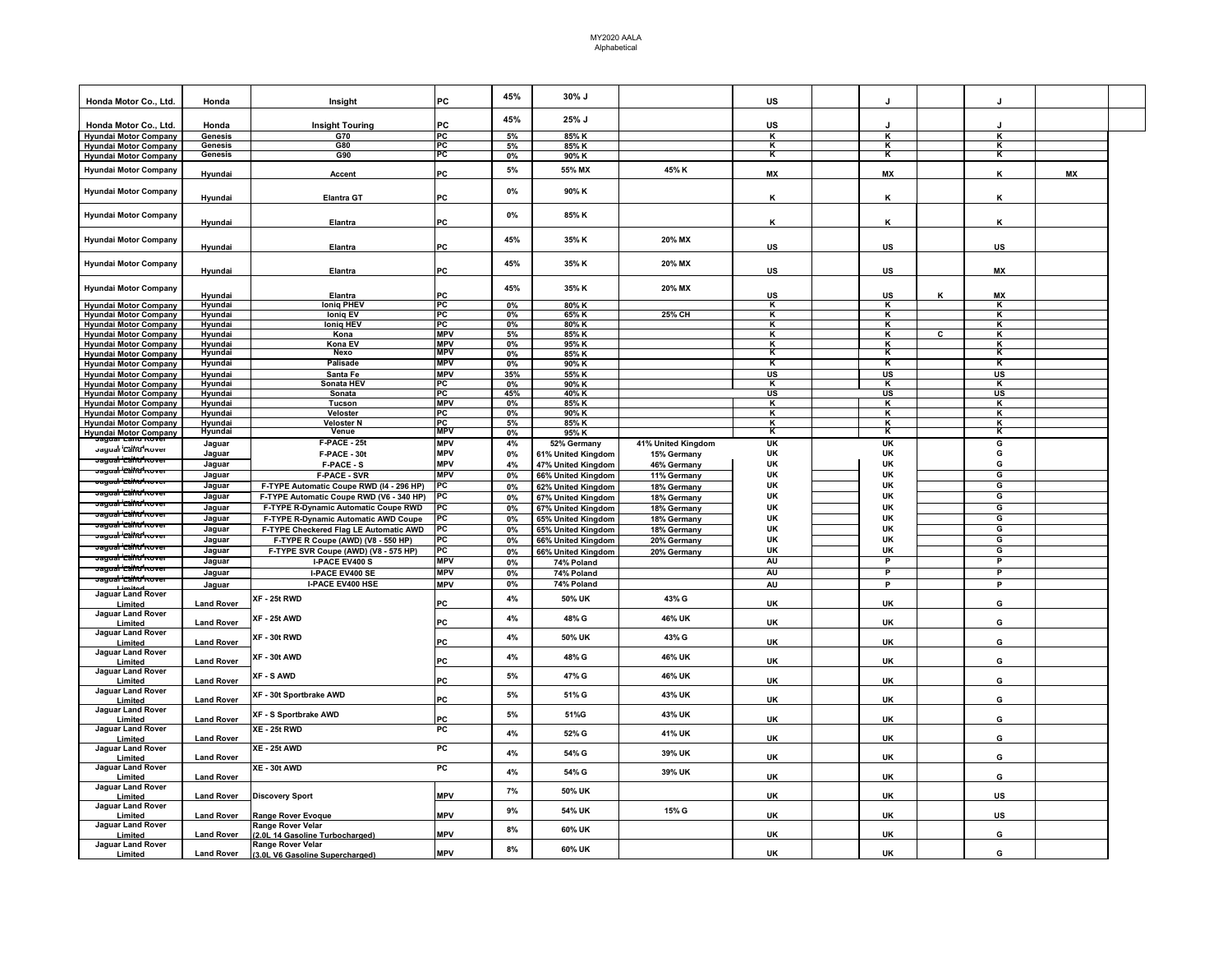## MY2020 AALA Alphabetical

| Jaguar Land Rover                      |                   | Range Rover Velar                                                                   |                  | 8%       | 60% UK         |              |              |                         |   |                         |   |
|----------------------------------------|-------------------|-------------------------------------------------------------------------------------|------------------|----------|----------------|--------------|--------------|-------------------------|---|-------------------------|---|
| Limited                                | <b>Land Rover</b> | (5.0L V8 Gasoline Supercharged)                                                     | <b>MPV</b>       |          |                |              | <b>UK</b>    | <b>UK</b>               |   | G                       |   |
| Jaguar Land Rover                      |                   | Range Rover 2.0L PHEV (Gasoline) Standard                                           |                  | 5%       | 60% UK         | 8% G         |              |                         |   |                         |   |
| Limited                                | <b>Land Rover</b> | Wheelbase                                                                           | <b>MPV</b>       |          |                |              | UK           | UK                      |   | G                       |   |
| Jaguar Land Rover                      |                   | Range Rover 3.0L Supercharged (Gasoline)                                            |                  |          |                |              |              |                         |   |                         |   |
| Limited                                | <b>Land Rover</b> | <b>Standard Wheelbase</b>                                                           | <b>MPV</b>       | 5%       | 60% UK         | 8% G         | UK           | <b>UK</b>               |   | G                       |   |
| Jaguar Land Rover                      |                   | Range Rover 3.0L Turbocharged (Diesel)                                              |                  |          |                |              |              |                         |   |                         |   |
| Limited                                | <b>Land Rover</b> | <b>Standard Wheelbase</b>                                                           | <b>MPV</b>       | 9%       | 72% UK         | 16% G        | <b>UK</b>    | <b>UK</b>               |   | G                       |   |
| Jaguar Land Rover                      |                   | Range Rover 5.0L Supercharged (Gasoline)                                            |                  |          |                |              |              |                         |   |                         |   |
| Limited                                | <b>Land Rover</b> | <b>Standard Wheelbase</b>                                                           | <b>MPV</b>       | 9%       | 72% UK         | 16% G        | UK           | UK                      |   | G                       |   |
| Jaguar Land Rover                      |                   | Range Rover 5.0 L Supercharged (Gasoline)                                           |                  |          |                |              |              |                         |   |                         |   |
|                                        |                   |                                                                                     | <b>MPV</b>       | 9%       | 72% UK         | 16% G        | UK           | UK                      |   | G                       |   |
| Limited                                | <b>Land Rover</b> | Long Wheelbase                                                                      |                  |          |                |              |              |                         |   |                         |   |
| Jaguar Land Rover                      |                   | Range Rover Sport 2.0L PHEV (Gasoline)                                              |                  | 1%       | 54% UK         | 15% G        |              |                         |   |                         |   |
| Limited                                | <b>Land Rover</b> |                                                                                     | <b>MPV</b>       |          |                |              | UK           | UK                      |   | G                       |   |
| Jaguar Land Rover                      |                   | Range Rover Sport 3.0L Supercharged                                                 |                  | 1%       | 54% UK         | 15% G        |              |                         |   |                         |   |
| Limited                                | <b>Land Rover</b> | (Gasoline)                                                                          | <b>MPV</b>       |          |                |              | UK           | UK                      |   | G                       |   |
| Jaguar Land Rover                      |                   | Range Rover Sport 3.0L Turbocharged (Diesel                                         |                  | 7%       | 69% UK         | 17% G        |              |                         |   |                         |   |
| Limited                                | <b>Land Rover</b> |                                                                                     | <b>MPV</b>       |          |                |              | UK           | UK                      |   | G                       |   |
| Jaguar Land Rover                      |                   | Range Rover Sport 5.0L Supercharged                                                 |                  |          |                |              |              |                         |   |                         |   |
| Limited                                | <b>Land Rover</b> | (Gasoline)                                                                          | <b>MPV</b>       | 7%       | 69% UK         | 17% G        | <b>UK</b>    | <b>UK</b>               |   | G                       |   |
| Jaguar Land Rover                      |                   | Discovery 3.0L Supercharged (Gasoline)                                              |                  |          |                |              |              |                         |   |                         |   |
| Limited                                | <b>Land Rover</b> |                                                                                     | <b>MPV</b>       | 7%       | 68% UK         | 17% G        | UK           | UK                      |   | G                       |   |
| Jaguar Land Rover                      |                   | Discovery 3.0L Supercharged (Gasoline)                                              |                  |          |                |              |              |                         |   |                         |   |
| Limited                                | <b>Land Rover</b> |                                                                                     | <b>MPV</b>       | 0%       | 72% UK         | 12% G        | <b>SL</b>    | UK                      |   | G                       |   |
| Jaguar Land Rover                      |                   | Discovery 3.0L Turbocharged (Diesel)                                                |                  |          |                |              |              |                         |   |                         |   |
| Limited                                | <b>Land Rover</b> |                                                                                     | <b>MPV</b>       | 7%       | 68% UK         | 17% G        | UK           | <b>UK</b>               |   | G                       |   |
| Jaguar Land Rover                      |                   |                                                                                     |                  |          |                |              |              |                         |   |                         |   |
|                                        |                   | Discovery 3.0L Turbocharged (Diesel)                                                | <b>MPV</b>       | 0%       | 72% UK         | 12% G        |              |                         |   |                         |   |
| Limited                                | <b>Land Rover</b> |                                                                                     |                  |          |                |              | <b>SL</b>    | UK                      |   | G                       |   |
| Jaguar Land Rover                      |                   | E-Pace (I4-246 HP)                                                                  |                  | 14%      | 62% G          | 21% UK       |              |                         |   |                         |   |
| Limited                                | <b>Land Rover</b> |                                                                                     | <b>MPV</b>       |          |                |              | AU           | UK                      |   | US                      |   |
| Jaguar Land Rover                      |                   | E-Pace (14-296 HP)                                                                  |                  | 15%      | 63% G          | 20% UK       |              |                         |   |                         |   |
| Limited                                | <b>Land Rover</b> |                                                                                     | <b>MPV</b>       |          |                |              | AU           | UK                      |   | US                      |   |
| <b>Kia Motors</b>                      | Kia               | Cadenza                                                                             | PC               | $0\%$    | 95% K          |              | K            | $\overline{\mathbf{K}}$ |   | $\overline{\mathbf{K}}$ |   |
| <b>Kia Motors</b>                      | Kia               | Forte                                                                               | PC               | 5%       | 35% K          | 65% MX       | <b>MX</b>    | <b>MX</b>               |   | <b>MX</b>               | ĸ |
| <b>Kia Motors</b>                      | Kia               | K900                                                                                | PC               | 5%       | 90% K          |              | κ            | к                       |   | к                       |   |
| <b>Kia Motors</b>                      | Kia               | <b>Niro Electric</b>                                                                | <b>MPV</b>       | 0%       | 90% K          |              | к            | Κ                       |   | ĸ                       |   |
| <b>Kia Motors</b>                      | Kia               | Niro Hybrid                                                                         | <b>MPV</b>       | 0%       | 80% K          |              | κ            | κ                       |   | κ                       |   |
| <b>Kia Motors</b>                      | Kia               | <b>Niro PHEV</b>                                                                    | <b>MPV</b>       | 0%       | 85% K          |              | к            | K                       |   | κ                       |   |
| <b>Kia Motors</b>                      | Kia               |                                                                                     | <b>MPV</b>       | 0%       | 85% K          |              | к            | К                       |   | κ                       |   |
|                                        | Kia               | Niro Plug-In Hybrid<br>Optima 1.6                                                   | PC               | 45%      |                |              | <b>US</b>    | <b>MX</b>               |   | к                       |   |
| <b>Kia Motors</b>                      |                   |                                                                                     |                  |          | 55% K          |              |              |                         |   |                         |   |
| <b>Kia Motors</b>                      | Kia               | Optima 2.0                                                                          | PС               | 50%      | 50% K          |              | US           | <b>US</b>               |   | <b>US</b>               |   |
| <b>Kia Motors</b>                      | Kia               | Optima 2.4                                                                          | PC               | 60%      | 40% K          |              | US           | US                      |   | US                      |   |
| <b>Kia Motors</b>                      | Kia               | Optima Hybrid                                                                       | PC               | 0%       | 95% K          |              | к            | K                       |   | к                       |   |
| <b>Kia Motors</b>                      | Kia               | Optima Hybrid Plug in                                                               | PC               | 5%       | 95% K          |              | K            | K                       |   | ĸ                       |   |
| <b>Kia Motors</b>                      | Kia               | Rio                                                                                 | PC               | $0\%$    | 45% K          | 55% MX       | <b>MX</b>    | <b>MX</b>               |   | <b>MX</b>               |   |
| <b>Kia Motors</b>                      | Kia               | Sedona                                                                              | <b>MPV</b>       | 0%       | 85% K          |              | K            | κ                       |   | к                       |   |
| <b>Kia Motors</b>                      | Kia               | Sorento                                                                             | <b>MPV</b>       | 55%      | 45% K          |              | US           | US                      | κ | <b>US</b>               |   |
| <b>Kia Motors</b>                      | Kia               | Sportage                                                                            | <b>MPV</b>       | 0%       | 90% K          |              | κ            | Κ                       |   | κ                       |   |
| <b>Kia Motors</b>                      | Kia               | <b>Stinger</b>                                                                      | PC               | 0%       | 45% K          | 55% MX       | MX           | МX                      |   | <b>MX</b>               |   |
| <b>Kia Motors</b>                      | Kia               | Soul                                                                                | <b>MPV</b>       | 1%       | 95% K          |              | K            | K                       |   | ĸ                       |   |
| <b>Kia Motors</b>                      | Kia               | Soul EV                                                                             | <b>MPV</b>       | 5%       | 90% K          |              | к            | ĸ                       |   |                         |   |
| <b>Kia Motors</b>                      | Kia               | Telluride                                                                           | <b>MPV</b>       | 51%      | 49% K          |              | US           | κ                       |   | US                      |   |
|                                        |                   |                                                                                     | PС               |          |                |              | - 1          | н                       |   | G                       |   |
| Lamborghini                            | Lamborghini       | Huracan EVO                                                                         |                  | 0%       | 60%G           | <b>20%</b>   |              |                         |   |                         |   |
| Lamborghini                            | Lamborghini       | Huracan                                                                             | PC               | 0%       |                |              |              |                         |   |                         |   |
| Lamborghini                            | Lamborghini       | Aventador                                                                           |                  |          | 60%G           | 20%l         |              | ᡎ                       |   | G                       |   |
| Lamborghini                            |                   |                                                                                     | PС               | 0%       | 45%l           | 31%G         |              |                         |   |                         |   |
|                                        | Lamborghini       | <b>URUS</b>                                                                         | MPV              | 0%       | 70%G           |              |              | G                       |   | G                       |   |
| Lotus Cars Ltd.                        | Lotus             | Evora                                                                               | PC               | 0%       | N/A            |              | UK           | J                       |   |                         |   |
|                                        |                   |                                                                                     |                  |          |                |              |              |                         |   |                         |   |
| <b>Mazda Motor Corporation</b>         |                   |                                                                                     |                  | 5%       | 65% MX         | 15% J 15% TH |              |                         |   |                         |   |
|                                        | Mazda             | CX-30                                                                               | PC               |          |                |              |              |                         |   |                         |   |
| <b>Mazda Motor Corporation</b>         |                   |                                                                                     |                  | $0\%$    | 90% J          |              |              |                         |   |                         |   |
|                                        | Mazda             | $CX-5$                                                                              | <b>MPV</b>       |          |                |              |              |                         |   |                         |   |
| <b>Mazda Motor Corporation</b>         |                   |                                                                                     |                  | 0%       | 90% J          |              |              |                         |   |                         |   |
|                                        | Mazda             | CX-9                                                                                | <b>MPV</b>       |          |                |              | $\mathbf{I}$ |                         |   |                         |   |
|                                        |                   |                                                                                     |                  |          |                |              | J            |                         |   |                         |   |
| <b>Mazda Motor Corporation</b>         | Mazda             | Mazda3                                                                              | PC               | 0%       | 75% J          |              |              | J                       |   |                         |   |
|                                        |                   |                                                                                     |                  |          |                |              |              |                         |   |                         |   |
| <b>Mazda Motor Corporation</b>         | Mazda             | Mazda3                                                                              | PC               | 5%       | 70% MX         | 25% J        | <b>MX</b>    | <b>MX</b>               |   | TH                      |   |
|                                        |                   |                                                                                     |                  |          |                |              |              |                         |   |                         |   |
| <b>Mazda Motor Corporation</b>         | Mazda             | Mazda6                                                                              | PС               | 0%       | 90% J          |              |              |                         |   |                         |   |
|                                        |                   |                                                                                     | PC               | 70%      | 16% G          |              | US           | US                      |   | G                       |   |
| Mercedes-Benz USA                      | Mercedes-Benz     | C-Class Sedan (C300/C300-4M)                                                        |                  | 49%      | 40% G          |              |              |                         |   |                         |   |
| <b>Mercedes-Benz USA</b>               | Mercedes-Benz     | C-Class Sedan (C43)                                                                 | PC               |          |                |              | US           | G                       |   | G                       |   |
| Mercedes-Benz USA                      | Mercedes-Benz     | C-Class Sedan (C63/C63S)                                                            | PC               | 49%      | 40% G          |              | <b>US</b>    | G                       |   | G                       |   |
| Mercedes-Benz USA                      | Mercedes-Benz     | C-Class Sedan (C300/C300-4M)                                                        | <b>PC</b>        | 19%      | 36% SA         | 30% G        | <b>SA</b>    | US                      |   | G                       |   |
| Mercedes-Benz USA                      | Mercedes-Benz     | C-Class Sedan (C43)                                                                 | P                | 0%       | 56% G          | 30% SA       | <b>SA</b>    | G                       |   | G                       |   |
| Mercedes-Benz USA                      | Mercedes-Benz     | C-Class Coupe (C300/C300-4M)                                                        | <b>PC</b>        | 16%      | 62% G          |              | G            | US                      |   | G                       |   |
| Mercedes-Benz USA                      | Mercedes-Benz     | C-Class Coupe (C43)                                                                 | PC               | 0%       | 85% G          |              | G            | G                       |   | G                       |   |
| Mercedes-Benz USA                      | Mercedes-Benz     | C-Class Coupe (C63/C63S)                                                            | PC               | 0%       | 85% G          |              | G            | G                       |   | G                       |   |
| Mercedes-Benz USA                      | Mercedes-Benz     | C-Class Cabriolet (C300/C300-4M)                                                    | PC               | 14%      | 59% G          |              | G            | US                      |   | G                       |   |
| Mercedes-Benz USA<br>Mercedes-Benz USA |                   | Mercedes-Benz C-Class Cabriolet (C43)<br>Mercedes-Benz C-Class Cabriolet (C63/C63S) | PC<br><b>IPC</b> | 0%<br>0% | 74% G<br>74% G |              | G<br>G       | G<br>G                  |   | G<br>G                  |   |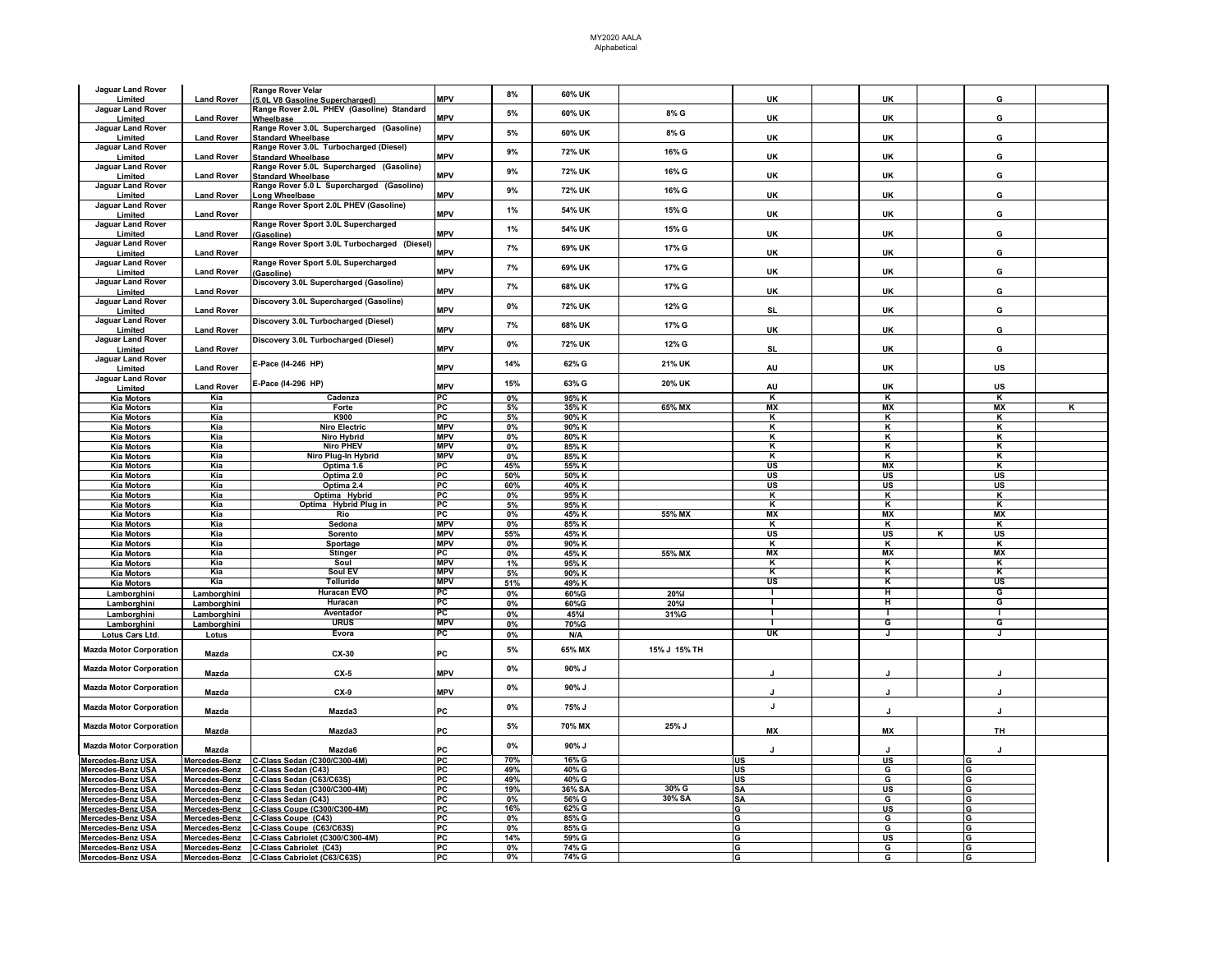| Mercedes-Benz USA        | Mercedes-Benz        | E-Class Sedan (E350/E350-4M)               | PC         | 0%    | 77% G          |        |             | G       |         |  |
|--------------------------|----------------------|--------------------------------------------|------------|-------|----------------|--------|-------------|---------|---------|--|
| <b>Mercedes-Benz USA</b> | Mercedes-Benz        | E-Class Sedan (E450-4M/ AMG E53)           | PC         | 0%    | 77% G          |        |             | G       |         |  |
|                          |                      |                                            |            |       |                |        |             |         |         |  |
| <b>Mercedes-Benz USA</b> | Mercedes-Benz        | E-Class Sedan (E63S)                       | PC         | 0%    | 77% G          |        |             | G       | G       |  |
| Mercedes-Benz USA        | Mercedes-Benz        | E-Class Wagon (E450-4M)                    | PC         | 0%    | 82% G          |        | ີ           | G       | G       |  |
|                          |                      |                                            | PC.        | 0%    | 82% G          |        |             | G       | G       |  |
| Mercedes-Benz USA        | Mercedes-Benz        | E-Class Wagon (E63S)                       |            |       |                |        |             |         |         |  |
| Mercedes-Benz USA        | Mercedes-Benz        | E-Class Coupe (E450/E450-4M/AMG E53)       | PC         | $0\%$ | 82% G          |        | G           | G       | G       |  |
| Mercedes-Benz USA        | Mercedes-Benz        | E-Class Cabriolet (E450/E450-4M/AMG E53)   | PC         | 0%    | 75% G          |        |             | G       | G       |  |
|                          |                      |                                            |            |       |                |        |             |         |         |  |
| Mercedes-Benz USA        | Mercedes-Benz        | CLS Coupe (CLS450/CLS450-4M/AMG CLS53)     | PC         | 0%    | 82% G          |        |             | G       |         |  |
| <b>Mercedes-Benz USA</b> | Mercedes-Benz        | S-Class Sedan (S560e/S450/S450-4M)         | PC         | 0%    | 81% G          |        |             | G       |         |  |
|                          |                      |                                            |            |       |                |        |             |         |         |  |
| Mercedes-Benz USA        | Mercedes-Benz        | S-Class Sedan (S560-4M/S63-4M)             | PC         | 0%    | 81% G          |        |             | G       | G       |  |
| Mercedes-Benz USA        | Mercedes-Benz        | S-Class Sedan (S65)                        | PC         | 0%    | 81% G          |        | IG          | G       | G       |  |
|                          |                      |                                            |            |       |                |        |             |         |         |  |
| Mercedes-Benz USA        | Mercedes-Benz        | S-Class Maybach (S560-4M)                  | PC         | 0%    | 82% G          |        | G           | G       | G       |  |
| Mercedes-Benz USA        | Mercedes-Benz        | S-Class Maybach (S650)                     | PC         | 0%    | 82% G          |        |             | G       | G       |  |
|                          |                      |                                            |            |       |                |        |             |         |         |  |
| <b>Mercedes-Benz USA</b> | Mercedes-Benz        | S-Class Coupe (S560-4M/S63-4M)             | PC         | $0\%$ | 84% G          |        |             | G       | G       |  |
| Mercedes-Benz USA        | Mercedes-Benz        | S-Class Coupe (S65)                        | PC         | 0%    | 84% G          |        |             | G       | G       |  |
|                          |                      |                                            |            |       |                |        |             |         |         |  |
| <b>Mercedes-Benz USA</b> | Mercedes-Benz        | S-Class Cabriolet (S560-4M/S63-4M)         | PC         | 0%    | 78% G          |        |             | G       |         |  |
| <b>Mercedes-Benz USA</b> | Mercedes-Benz        | S-Class Cabriolet (S65)                    | PC         | 0%    | 78% G          |        |             | G       |         |  |
|                          |                      |                                            |            |       |                |        |             |         |         |  |
| Mercedes-Benz USA        | Mercedes-Benz        | SL Roadster (SL450)                        | PC         | 0%    | 81% G          |        |             | G       | G       |  |
| <b>Mercedes-Benz USA</b> | Mercedes-Benz        | SL Roadster (SL550)                        | PC         | $0\%$ | 81% G          |        | IG          | G       | lG      |  |
|                          |                      |                                            |            |       |                |        |             |         |         |  |
| Mercedes-Benz USA        | Mercedes-Benz        | SL Roadster (SL63)                         | PC         | 0%    | 81% G          |        | G           | G       | G       |  |
| <b>Mercedes-Benz USA</b> | Mercedes-Benz        | SLC Roadster (SLC300)                      | PC         | 0%    | 87% G          |        |             | G       | G       |  |
|                          |                      |                                            |            |       |                |        |             |         |         |  |
| Mercedes-Benz USA        | Mercedes-Benz        | <b>SLC Roadster (SLC43)</b>                | PC         | $0\%$ | 87% G          |        |             | G       |         |  |
| Mercedes-Benz USA        | Mercedes-Benz        | CLA Coupe (CLA250/CLA250-4M)               | PC         | 0%    | 64% G          |        | н           | G       | G       |  |
|                          |                      |                                            | PC         | $0\%$ | 64% G          |        | н           | G       | G       |  |
| Mercedes-Benz USA        | Mercedes-Benz        | <b>CLA Coupe (CLA45 AMG)</b>               |            |       |                |        |             |         |         |  |
| <b>Mercedes-Benz USA</b> | Mercedes-Benz        | <b>CLA Coupe (CLA35 AMG)</b>               | PC         | 0%    | 64% G          |        |             | G       |         |  |
| Mercedes-Benz USA        | Mercedes-Benz        | GLA SUV (GLA250/GLA250-4M/GLA45-4M)        | <b>MPV</b> | 0%    | 79% G          |        |             | G       | G       |  |
|                          |                      |                                            |            |       |                |        |             |         |         |  |
| Mercedes-Benz USA        | Mercedes-Benz        | GLA SUV (GLA250/GLA250-4M/GLA45-4M)        | <b>MPV</b> | 0%    | 82% G          |        |             | G       | G       |  |
| <b>Mercedes-Benz USA</b> | <u>Mercedes-Benz</u> | GLC SUV (GLC300)                           | <b>MPV</b> | 19%   | 58% G          |        |             | US      |         |  |
|                          |                      |                                            |            |       |                |        |             |         |         |  |
| <b>Mercedes-Benz USA</b> | Mercedes-Benz        | GLC SUV (GLC300)                           | <b>MPV</b> | 0%    | 76% G          |        |             | G       | G       |  |
| <b>Mercedes-Benz USA</b> | Mercedes-Benz        | GLC SUV (GLC350e)                          | <b>MPV</b> | 0%    | 79% G          |        |             | G       |         |  |
|                          |                      |                                            |            |       |                |        |             |         |         |  |
| Mercedes-Benz USA        | Mercedes-Benz        | GLC SUV (GLC43-4M)                         | <b>MPV</b> | 0%    | 79% G          |        |             | G       | G       |  |
| <b>Mercedes-Benz USA</b> | Mercedes-Benz        | GLC SUV (GLC63-4M)                         | <b>MPV</b> | $0\%$ | 79% G          |        |             | G       | G       |  |
|                          |                      |                                            |            |       |                |        |             |         |         |  |
| Mercedes-Benz USA        | Mercedes-Benz        | GLC SUV (GLC300-4M)                        | <b>MPV</b> | 17%   | 58% G          |        |             | G       |         |  |
| Mercedes-Benz USA        | Mercedes-Benz        | GLC Coupe (GLC300/GLC300-4M)               | PC         | 16%   | 60% G          |        |             | US      | G       |  |
|                          |                      |                                            |            |       |                |        |             |         |         |  |
| Mercedes-Benz USA        | Mercedes-Benz        | GLC Coupe (GLC43-4M)                       | PC         | 0%    | 85% G          |        | G           | G       | G       |  |
| <b>Mercedes-Benz USA</b> | Mercedes-Benz        | GLC Coupe (GLC63-4M/GLC63S-4M)             | PC         | 0%    | 85% G          |        |             | G       | G       |  |
|                          |                      |                                            |            |       |                |        | <b>US</b>   |         |         |  |
| <b>Mercedes-Benz USA</b> | Mercedes-Benz        | GLE SUV (GLE350-4M/GLE350)                 | <b>MPV</b> | 70%   | 12% G          |        |             | US      | G       |  |
| <b>Mercedes-Benz USA</b> | Mercedes-Benz        | GLE SUV (GLE450-4M)                        | <b>MPV</b> | 48%   | 36% G          |        | lus         | G       | G       |  |
|                          |                      | GLE SUV (GLE580-4M)                        | <b>MPV</b> | 48%   | 36% G          |        | US          |         |         |  |
| <b>Mercedes-Benz USA</b> | Mercedes-Benz        |                                            |            |       |                |        |             | G       |         |  |
| Mercedes-Benz USA        | Mercedes-Benz        | GLE Coupe (GLE43-4M)                       | PC         | 61%   | 27% G          |        | US          | G       | G       |  |
| <b>Mercedes-Benz USA</b> | Mercedes-Benz        | GLE Coupe (GLE63S)                         | PC         | 61%   | 27% G          |        | <b>US</b>   | G       |         |  |
|                          |                      |                                            |            |       |                |        |             |         |         |  |
| Mercedes-Benz USA        | Mercedes-Benz        | G-Class SUV (G550/G63                      | <b>MPV</b> | 3%    | 31% G          | 24% AU | AU          | G       | G       |  |
| Mercedes-Benz USA        | Mercedes-Benz        | GLS SUV (GLS450-4M)                        | <b>MPV</b> | 60%   | 30% G          |        | US          | G       | G       |  |
|                          |                      |                                            |            |       |                |        |             |         |         |  |
| <b>Mercedes-Benz USA</b> | Mercedes-Benz        | GLS SUV (GLS580-4M)                        | <b>MPV</b> | 60%   | 30% G          |        | <b>US</b>   | G       | G       |  |
| <b>Mercedes-Benz USA</b> | Mercedes-Benz        | GLS SUV (GLS63)                            | <b>MPV</b> | 60%   | 30% G          |        | US          | G       | G       |  |
|                          |                      |                                            |            |       |                |        |             |         |         |  |
| Mercedes-Benz USA        | Mercedes-Benz        | AMG GT Coupe (AMG GT/AMG GT S/AMG GT R/ PC |            | 0%    | 80% G          |        | G           | G       | G       |  |
|                          |                      | AMG GT C)                                  |            |       |                |        |             |         |         |  |
|                          |                      |                                            |            |       |                |        | G           |         |         |  |
| Mercedes-Benz USA        | Mercedes-Benz        | AMG GT Roadster (AMG GT/ AMG GT R/ AMG     | PC         | 0%    | 85% G          |        |             | G       | G       |  |
|                          |                      | GT C)                                      |            |       |                |        |             |         |         |  |
|                          |                      |                                            | PC         | 0%    | 86% G          |        | G           | G       | G       |  |
| Mercedes-Benz USA        | Mercedes-Benz        | AMG GT 4-dr Coupe (AMG GT53)               |            |       |                |        |             |         |         |  |
| Mercedes-Benz USA        | Mercedes-Benz        | AMG GT 4-dr Coupe (AMG GT63/ AMG GT63S)    | PC         | 0%    | 86% G          |        | G           | G       | G       |  |
|                          |                      |                                            |            |       |                |        |             |         |         |  |
|                          |                      |                                            |            |       |                |        |             |         |         |  |
| <b>Mercedes-Benz USA</b> | Mercedes-Benz        | A-Class Sedan (A220/ A220-4M)              | PC         | 7%    | 46% MX         | 37% G  | <b>MX</b>   | G       |         |  |
| Mercedes-Benz USA        | Mercedes-Benz        | A-Class Sedan (A35)                        | PC         | $0\%$ | 76% G          |        | G           | G       | G       |  |
|                          |                      |                                            |            |       |                |        |             |         |         |  |
| <b>Mercedes-Benz USA</b> | Mercedes-Benz        | <b>GLB SUV (GLB250/ GLB250-4M)</b>         | <b>MPV</b> | 5%    | 44% G          | 40% MX | МX          | G       |         |  |
| <b>Mercedes-Benz USA</b> | Sprinter             | <b>Metris Cargo</b>                        | MPV        | 21%   | 47% ESP        | 20% G  | US          | US      |         |  |
| Mercedes-Benz USA        |                      |                                            | <b>MPV</b> | 18%   | <b>50% ESP</b> | 19% G  | <b>IESP</b> | US      | G       |  |
|                          | Sprinter             | <b>Metris Passenger</b>                    |            |       |                |        |             |         |         |  |
| <b>Mitsubishi Motors</b> |                      |                                            |            |       |                |        |             |         |         |  |
| Corporation              | Mitsubishi           | <b>Eclipse Cross ES 2WD</b>                | <b>MPV</b> | $0\%$ | 97% J          |        |             |         |         |  |
|                          |                      |                                            |            |       |                |        |             |         |         |  |
| <b>Mitsubishi Motors</b> |                      |                                            |            | 0%    | 97% J          |        |             |         |         |  |
| Corporation              | Mitsubishi           | <b>Eclipse Cross ES 4WD</b>                | <b>MPV</b> |       |                |        |             |         |         |  |
|                          |                      |                                            |            |       |                |        |             |         |         |  |
| <b>Mitsubishi Motors</b> |                      |                                            |            | 0%    | 97% J          |        |             |         |         |  |
| Corporation              | Mitsubishi           | <b>Eclipse Cross LE 2WD</b>                | <b>MPV</b> |       |                |        | J           |         |         |  |
|                          |                      |                                            |            |       |                |        |             |         |         |  |
| Mitsubishi Motors        |                      |                                            |            | 0%    | 97% J          |        |             |         |         |  |
| Corporation              | Mitsubishi           | <b>Eclipse Cross LE 4WD</b>                | <b>MPV</b> |       |                |        | $\cdot$     | $\cdot$ | $\cdot$ |  |
| <b>Mitsubishi Motors</b> |                      |                                            |            |       |                |        |             |         |         |  |
|                          |                      |                                            |            | 0%    | 92% J          |        |             |         |         |  |
| Corporation              | Mitsubishi           | <b>Eclipse Cross SE 2WD</b>                | <b>MPV</b> |       |                |        |             |         |         |  |
|                          |                      |                                            |            |       |                |        |             |         |         |  |
| <b>Mitsubishi Motors</b> |                      |                                            |            | 0%    | 93% J          |        |             |         |         |  |
| Corporation              | Mitsubishi           | <b>Eclipse Cross SE 4WD</b>                | <b>MPV</b> |       |                |        | J           |         |         |  |
|                          |                      |                                            |            |       |                |        |             |         |         |  |
| <b>Mitsubishi Motors</b> |                      |                                            |            | 1%    | 91% J          |        |             |         |         |  |
| Corporation              | Mitsubishi           | <b>Eclipse Cross SEL 2WD</b>               | <b>MPV</b> |       |                |        | J           |         | л       |  |
|                          |                      |                                            |            |       |                |        |             |         |         |  |
| <b>Mitsubishi Motors</b> |                      |                                            |            | 1%    | 92% J          |        |             |         |         |  |
| Corporation              | <b>Mitsubishi</b>    | <b>Eclipse Cross SEL 4WD</b>               | <b>MPV</b> |       |                |        |             | л       |         |  |
|                          |                      |                                            |            |       |                |        |             |         |         |  |
| <b>Mitsubishi Motors</b> |                      |                                            |            | 0%    | 99% J          |        |             |         |         |  |
| Corporation              | Mitsubishi           | <b>Outlander PHEV FE</b>                   | <b>MPV</b> |       |                |        |             |         |         |  |
| <b>Mitsubishi Motors</b> |                      |                                            |            |       |                |        |             |         |         |  |
|                          |                      |                                            |            | 0%    | 97% J          |        |             |         |         |  |
| Corporation              | Mitsubishi           | Outlander PHEV SEL                         | <b>MPV</b> |       |                |        |             |         |         |  |
| <b>Mitsubishi Motors</b> |                      |                                            |            |       |                |        |             |         |         |  |
|                          |                      | <b>Outlander PHEV GT</b>                   | <b>MPV</b> | 0%    | 95% J          |        |             |         |         |  |
|                          |                      |                                            |            |       |                |        |             |         |         |  |
| Corporation              | Mitsubishi           |                                            |            |       |                |        |             |         |         |  |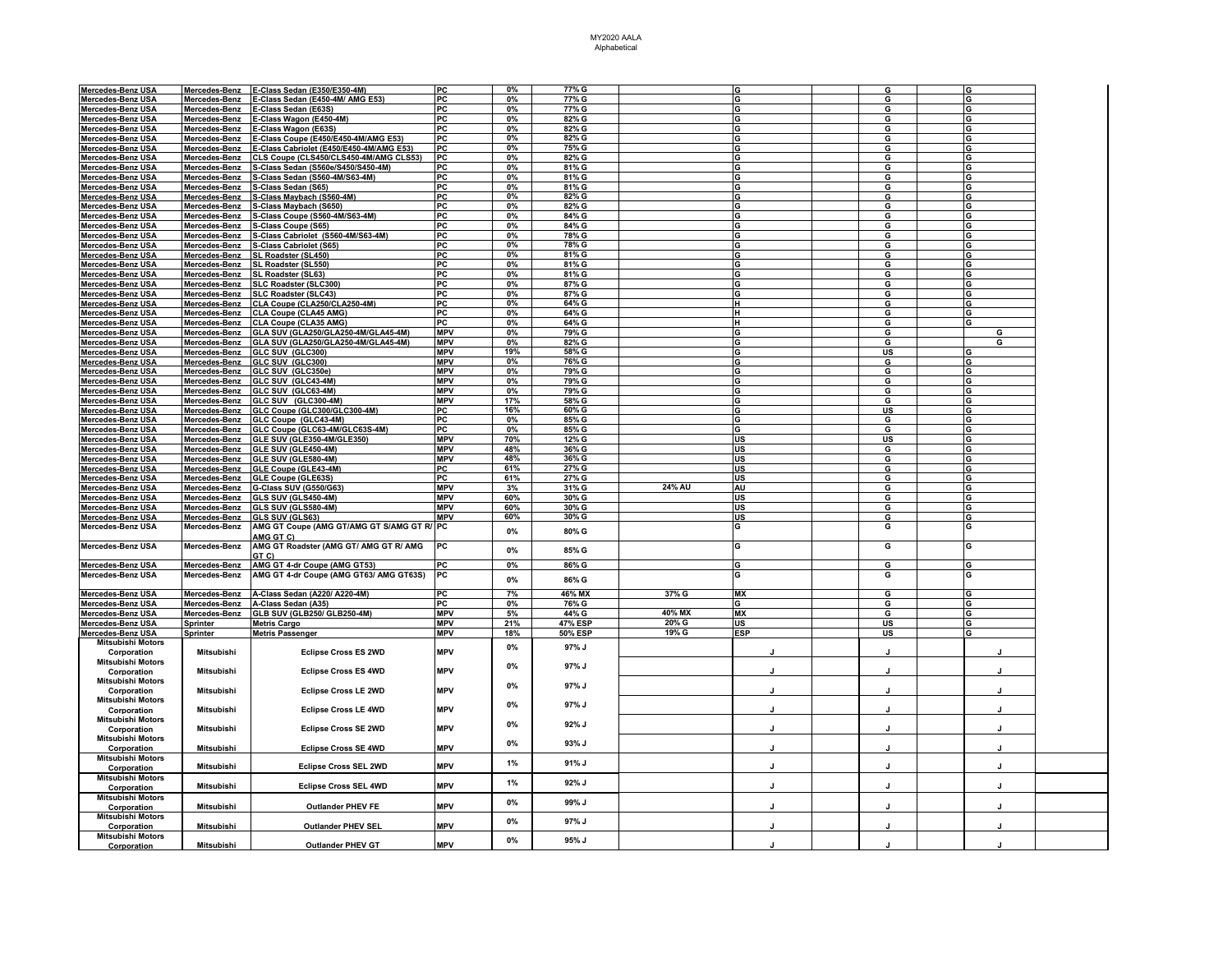| <b>Mitsubishi Motors</b><br>Corporation | Mitsubishi        | Outlander Sport ES 2WD | <b>MPV</b> | 0%    | 99% J  |       |              |                |              |  |
|-----------------------------------------|-------------------|------------------------|------------|-------|--------|-------|--------------|----------------|--------------|--|
| <b>Mitsubishi Motors</b><br>Corporation | Mitsubishi        | Outlander Sport SE 2WD | <b>MPV</b> | 0%    | 95% J  |       |              |                |              |  |
| Mitsubishi Motors<br>Corporation        | Mitsubishi        | Outlander Sport SP 2WD | <b>MPV</b> | $0\%$ | 99% J  |       |              |                |              |  |
| Mitsubishi Motors                       | Mitsubishi        |                        | <b>MPV</b> | 1%    | 95% J  |       |              |                |              |  |
| Corporation<br><b>Mitsubishi Motors</b> |                   | Outlander Sport GT 2WD | <b>MPV</b> | 0%    | 99% J  |       |              |                |              |  |
| Corporation<br><b>Mitsubishi Motors</b> | Mitsubishi        | Outlander Sport ES 4WD | <b>MPV</b> | $0\%$ | 95% J  |       |              |                |              |  |
| Corporation<br><b>Mitsubishi Motors</b> | Mitsubishi        | Outlander Sport SE 4WD |            | $0\%$ | 99% J  |       | $\cdot$      | J              | J            |  |
| Corporation<br>Mitsubishi Motors        | Mitsubishi        | Outlander Sport SP 4WD | <b>MPV</b> | 1%    | 95% J  |       |              |                |              |  |
| Corporation<br>Mitsubishi Motors        | Mitsubishi        | Outlander Sport GT 4WD | <b>MPV</b> |       |        |       |              |                |              |  |
| Corporation<br><b>Mitsubishi Motors</b> | <b>Mitsubishi</b> | Outlander LE 2WD       | <b>MPV</b> | 1%    | 94% J  |       |              |                |              |  |
| Corporation<br><b>Mitsubishi Motors</b> | Mitsubishi        | Outlander LE 2WD       | <b>MPV</b> | 1%    | 94% J  |       |              |                |              |  |
| Corporation<br><b>Mitsubishi Motors</b> | Mitsubishi        | Outlander LE 4WD       | <b>MPV</b> | $0\%$ | 95% J  |       |              |                |              |  |
| Corporation                             | Mitsubishi        | Outlander LE 4WD       | <b>MPV</b> | 0%    | 95% J  |       | J            | J              | $\mathbf{I}$ |  |
| <b>Mitsubishi Motors</b><br>Corporation | Mitsubishi        | Outlander SP 2WD       | <b>MPV</b> | 0%    | 97% J  |       | J.           | J              | $\cdot$      |  |
| Mitsubishi Motors<br>Corporation        | Mitsubishi        | Outlander SP 2WD       | <b>MPV</b> | $0\%$ | 97% J  |       |              |                |              |  |
| <b>Mitsubishi Motors</b><br>Corporation | Mitsubishi        | Outlander SP 4WD       | <b>MPV</b> | $0\%$ | 97% J  |       | J            | J              | $\mathbf{I}$ |  |
| <b>Mitsubishi Motors</b><br>Corporation | Mitsubishi        | Outlander SP 4WD       | <b>MPV</b> | 0%    | 97% J  |       | $\mathbf{I}$ | J              | $\mathbf{I}$ |  |
| Mitsubishi Motors<br>Corporation        | Mitsubishi        | Outlander GT 4WD       | <b>MPV</b> | 0%    | 95% J  |       |              |                |              |  |
| <b>Mitsubishi Motors</b><br>Corporation | <b>Mitsubishi</b> | Outlander GT 4WD       | <b>MPV</b> | $0\%$ | 95%J   |       | J            | J              | $\mathbf{I}$ |  |
| <b>Mitsubishi Motors</b><br>Corporation | Mitsubishi        | Outlander ES 2WD       | <b>MPV</b> | 0%    | 98% J  |       |              |                |              |  |
| <b>Mitsubishi Motors</b>                |                   |                        | <b>MPV</b> | 0%    | 98% J  |       |              |                |              |  |
| Corporation<br><b>Mitsubishi Motors</b> | Mitsubishi        | Outlander ES 2WD       | <b>MPV</b> | 0%    | 99% J  |       |              |                |              |  |
| Corporation<br><b>Mitsubishi Motors</b> | Mitsubishi        | Outlander ES 4WD       | <b>MPV</b> | 0%    | 99% J  |       | $\mathbf{I}$ | $\mathbf{I}$   | $\mathbf{I}$ |  |
| Corporation<br><b>Mitsubishi Motors</b> | Mitsubishi        | Outlander ES 4WD       |            | $0\%$ | 97% J  |       |              |                |              |  |
| Corporation<br><b>Mitsubishi Motors</b> | Mitsubishi        | Outlander SE 2WD       | <b>MPV</b> | 0%    | 97% J  |       | $\mathbf{I}$ | J              | $\mathbf{I}$ |  |
| Corporation<br><b>Mitsubishi Motors</b> | Mitsubishi        | Outlander SE 2WD       | <b>MPV</b> | 0%    |        |       |              |                |              |  |
| Corporation<br><b>Mitsubishi Motors</b> | Mitsubishi        | Outlander SE 4WD       | <b>MPV</b> |       | 96% J  |       | J            | J              | J            |  |
| Corporation<br>Mitsubishi Motors        | Mitsubishi        | Outlander SE 4WD       | <b>MPV</b> | 0%    | 96% J  |       |              |                |              |  |
| Corporation<br><b>Mitsubishi Motors</b> | Mitsubishi        | Outlander SEL 2WD      | <b>MPV</b> | 1%    | 91% J  |       |              |                |              |  |
| Corporation<br><b>Mitsubishi Motors</b> | Mitsubishi        | Outlander SEL 2WD      | <b>MPV</b> | 1%    | 91% J  |       |              |                |              |  |
| Corporation                             | Mitsubishi        | Oulander SEL 4WD       | <b>MPV</b> | 1%    | 92% J  |       |              |                |              |  |
| <b>Mitsubishi Motors</b><br>Corporation | Mitsubishi        | Oulander SEL 4WD       | <b>MPV</b> | 1%    | 92% J  |       |              |                |              |  |
| Nissan North America, Inc               | Infiniti          | QX50                   | <b>MPV</b> | 15%   | 45% MX | 25% J | МX           | J              | МX           |  |
| Nissan North America, Inc               | Infiniti          | QX 60                  | <b>MPV</b> | 50%   |        |       | US           | US             | МX           |  |
| Nissan North America, Inc               | Infiniti          | Q <sub>50</sub>        | PC         | $0\%$ | 100% J |       | J            | J              |              |  |
| Nissan North America, Inc               | Infiniti          | Q60                    | PC         | 0%    | 95% J  |       |              |                |              |  |
| Nissan North America, Inc               | Infiniti          | QX80                   | <b>MPV</b> | $5\%$ | 95% J  |       | $\mathbf{I}$ | $\overline{1}$ | $\mathbf{I}$ |  |
| Nissan North America, Inc               | Nissan            | 370Z Coupe             | PC         | $0\%$ | 100% J |       | J            | J              | J            |  |
| Nissan North America, Inc               | Nissan            | 370Z Roadster          | PC         | $5\%$ | 60% J  | 35% G | J            | J              | J            |  |
| Nissan North America, Inc               | Nissan            | Altima 4CYL            | PC         | 50%   | 15% MX |       | US           | МX             | МX           |  |
| Nissan North America, Inc               | Nissan            | Altima 4CYL Turbo      | PC         | 50%   | 15% MX |       | US           | J              | МX           |  |
| Nissan North America, Inc               | Nissan            | Altima 4CYL            | PC         | 50%   | 15% MX |       | US           | MX             | MX           |  |
|                                         |                   |                        |            |       |        |       |              |                |              |  |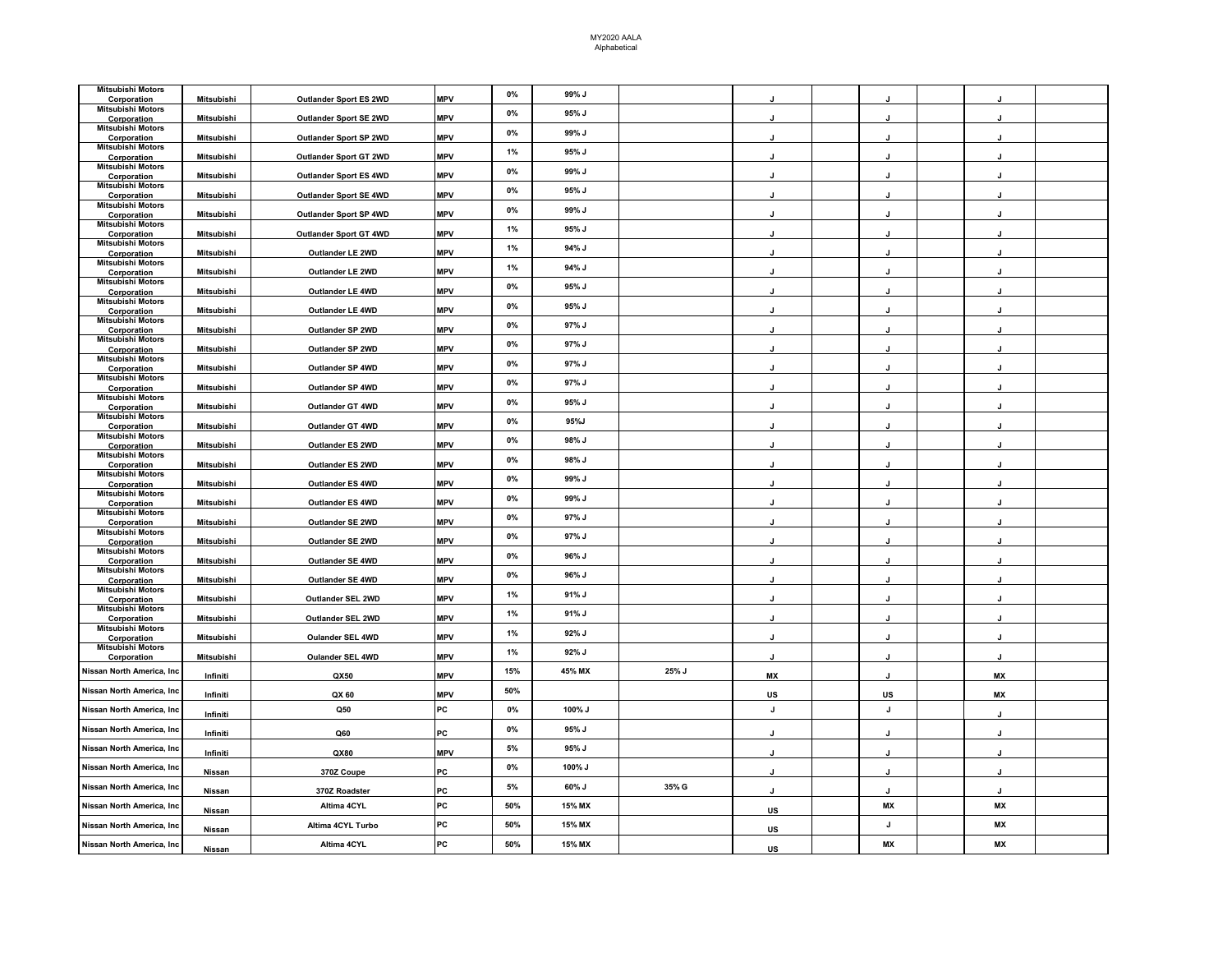| Nissan North America, Inc  | Nissan             | Altima 4CYL Turbo                  | PC           | 50%         | 15% MX                     |              | US                                              |              | МX           |  |
|----------------------------|--------------------|------------------------------------|--------------|-------------|----------------------------|--------------|-------------------------------------------------|--------------|--------------|--|
| Nissan North America, Inc  |                    | Armada                             | <b>MPV</b>   | 5%          | 95% J                      |              |                                                 | $\mathbf{J}$ | $\mathbf{J}$ |  |
| Nissan North America, Inc  | Nissan             | Armada                             | <b>MPV</b>   | 5%          | 95% J                      |              |                                                 | J            | J            |  |
|                            | Nissan             |                                    |              | 50%         |                            |              | J                                               | J            | J            |  |
| Nissan North America, Inc  | Nissan             | <b>Frontier</b>                    | Truck        |             | 20% J                      |              | US                                              |              |              |  |
| Nissan North America, Ind  | Nissan             | GT-R                               | PC           | 0%          | 100% J                     |              |                                                 | $\mathbf{I}$ | $\mathbf{I}$ |  |
| Nissan North America, Inc  | Nissan             | Kicks                              | PC           | 20%         | 60% MX                     |              | МX                                              | <b>US</b>    | MX           |  |
| Nissan North America, Inc  | Nissan             | Leaf                               | PC           | 35%         | 40% J                      |              | US                                              |              | J            |  |
| Nissan North America, Inc  | Nissan             | <b>Maxima</b>                      | PC           | 50%         | 15% MX                     |              | <b>US</b>                                       | <b>US</b>    | <b>MX</b>    |  |
| Nissan North America, Inc. | Nissan             | Murano                             | <b>MPV</b>   | 55%         |                            |              | US                                              | US           | МX           |  |
| Nissan North America, Inc  | Nissan             | NV200 Cargo                        | <b>Truck</b> | 20%         | 65% MX                     | 15% J        | MX                                              |              | MX           |  |
| Nissan North America, Inc  | Nissan             | Pathfinder - 4CYL & 6CYL           | <b>MPV</b>   | 55%         |                            |              | US                                              | <b>US</b>    | <b>MX</b>    |  |
| Nissan North America, Inc  | Nissan             | <b>Rogue Sport</b>                 | <b>MPV</b>   | $0\%$       | 95% J                      |              | J                                               | $\cdot$      | МX           |  |
| Nissan North America, Inc  | Nissan             | Rogue                              | <b>MPV</b>   | 20%         | 30% J                      | 15% K        | US                                              | US           | MX           |  |
| Nissan North America, Inc  | <b>Nissan</b>      | Rogue                              | <b>MPV</b>   | 20%         | 30% J                      | 15% K        | J                                               | J            | J.           |  |
| Nissan North America, Inc  | Nissan             | Rogue                              | <b>MPV</b>   | 20%         | 30% J                      | 15% K        | κ                                               | J            | $\mathbf{J}$ |  |
| Nissan North America. Inc  | Nissan             | Sentra                             | PC           | 10%         | 60% MX                     | 15% J        | MX                                              | US           | <b>MX</b>    |  |
| Nissan North America, Inc  | Nissan             | Titan                              | <b>Truck</b> | 50%         | 15% J                      |              | <b>US</b>                                       | <b>US</b>    |              |  |
| Nissan North America, Inc  | Nissan             | Versa Sedan                        | PC           | 20%         | 60% MX                     |              | MX                                              | US           | МX           |  |
| Nissan North America, Inc  | Nissan             | Versa Sedan                        | PC           | 20%         | 60% MX                     |              | MX                                              | US           | <b>ESP</b>   |  |
| Polestar                   | Polestar           | PS1 Aut (8vxl) FWD + ERAD          | PC           | 1%          | 40% CH                     | 20% SE       | CН                                              | SE           | JP           |  |
| <b>Porsche AG</b>          | Porsche            | Macan                              | <b>MPV</b>   | 0%          | 55% Germany                |              | Leipzig,                                        | н            | G            |  |
| Porsche AG                 | Porsche            | Macan S                            | <b>MPV</b>   | 0%          | 56% Germany                | 18% Hungary  | Leipzig,                                        | н            | G            |  |
| <b>Porsche AG</b>          | Porsche            | <b>Macan Turbo</b>                 | <b>MPV</b>   | 0%          | 58% Germany                | 16% Hungary  | Leipzig,                                        | н            | G            |  |
| <b>Porsche AG</b>          | Porsche            | <b>Cayenne Coupe</b>               | <b>MPV</b>   | 0%          | 37% Germany                | 31% Slovakia | Bratislava.                                     | н            | G            |  |
| Porsche AG                 | Porsche            | <b>Cayenne Coupe Turbo</b>         | <b>MPV</b>   | 1%          | 55% Germany                | 25% Slovakia | Bratislava,                                     | G            | G            |  |
| Porsche AG                 | Porsche            | Cayenne E-Hybrid                   | <b>MPV</b>   | 0%          | 37% Germany                | 24% Slovakia | Bratislava,                                     | н            | G            |  |
| Porsche AG                 | Porsche            | 911 Carrera S                      | PC           | $0\%$       | 73%Germany                 |              | Stuttgart,                                      | G            | G            |  |
| Porsche AG                 | Porsche            | 911 Carrera S Cabriolet            | PC           | $0\%$       | 75% Germany                |              | Stuttgart,                                      | G            | G            |  |
| Porsche AG                 | Porsche            | 911 Carrera 4S                     | PC<br>PC     | $0\%$       | 74% Germany                |              | Stuttgart,                                      | G<br>G       | G            |  |
| Porsche AG                 | Porsche            | 911 Carrera 4S Cabriolet           | PC           | $0\%$<br>0% | 76% Germany                |              | Stuttgart,                                      | н            | G<br>G       |  |
| Porsche AG<br>Porsche AG   | Porsche<br>Porsche | Panamera 4 E-Hybrid<br>Panamera 4S | PC           | 0%          | 57%Germany<br>60%Germany   |              | Leipzig,<br>Leipzig,                            | н            | G            |  |
| <b>Porsche AG</b>          | Porsche            | Panamera GTS                       | PC           | $0\%$       | 69% Germany                |              | Leipzig,                                        | G            | G            |  |
| Porsche AG                 | Porsche            | Panamera Turbo                     | PC           | $0\%$       | 67% Germany                |              | Leipzig,                                        | G            | G            |  |
| Porsche AG                 | Porsche            | Panamera Turbo S E-Hybrid          | PC           | 0%          | 63% Germany                |              | Leipzig,                                        | G            | G            |  |
| Porsche AG                 | Porsche            | Panamera Turbo S E-Hybrid          | PC           | 0%          | 62% Germany                |              | Leipzig,                                        | G            | G            |  |
| Porsche AG                 | Porsche            | Panamera 4 Sport Turismo           | PC           | 0%          | 61% Germany                |              | Leipzig,                                        | н            | G            |  |
| Porsche AG                 | Porsche            | Panamera 4 E-Hybrid Sport          | PC           | 0%          | 56% Germany                |              | Leipzig,                                        | н            |              |  |
| Porsche AG                 | Porsche            | Panamera 4S Sport Turismo          | PC           | 0%          | 61% Germany                |              | Leipzig,                                        | н            |              |  |
| Porsche AG                 | Porsche            | Panamera GTS Sport Turismo         | PC           | $0\%$       | 68% Germany                |              | Leipzig,                                        | G            |              |  |
| Porsche AG                 | Porsche            | Panamera Turbo Sport Turismo       | PC           | $0\%$       | 66% Germany                |              | Leipzig,                                        | G            |              |  |
| Porsche AG                 | Porsche            | Panamera                           | PC           | $0\%$       | 61% Germany                |              | Leipzig,                                        | н            |              |  |
| Porsche AG                 | Porsche            | Panamera 4                         | <b>PC</b>    | $0\%$       | 62% Germany                |              | Leipzig,                                        | н            | G            |  |
| Porsche AG                 | Porsche            | Panamera 4 Executive               | PC           | $0\%$       | 60% Germany                |              | Leipzig,                                        | н            | G            |  |
| Porsche AG                 | Porsche            | Panamera 4 E-Hybrid Executive      | PC           | $0\%$       | 55% Germany                |              | Leipzig                                         | н            | G            |  |
| Porsche AG                 | Porsche            | Panamera 4S Executive              | <b>PC</b>    | 0%          | 59% Germany                |              | Leipzig,                                        | н            | G            |  |
| Porsche AG                 |                    |                                    |              | 0%          | 71% Germany                |              | Leipzig,                                        | G            | G            |  |
|                            | Porsche            | Panamera Turbo Executive           | PC           |             |                            |              |                                                 |              |              |  |
| Porsche AG                 | Porsche            | Panamera Turbo S E-Hybrid          | PC           | 0%          | 67% Germany                |              | Leipzig,                                        | G            | G            |  |
| Porsche AG                 | Porsche            | Panamera 4 E-Hybrid                | PC           | 1%          | 57% Germany                |              | Leipzig,                                        | н            | G            |  |
| Porsche AG                 | Porsche            | Cayenne Turbo                      | PC           | 1%          | 47% Germany                | 28% Slovakia | Bratislava, Slovakia                            | G            | G            |  |
| Porsche AG                 | Porsche            | Cayenne S                          | PC           | 1%          | 32% Slovakia               | 31% Germany  | Bratislava, Slovakia                            | н            | G            |  |
| Porsche AG                 | Porsche            | <b>Cayenne S Coupe</b>             | PC           | 0%          | 36% Slovakia               | 28% Germany  | Bratislava, Slovakia                            | н            |              |  |
| Porsche AG                 | Porsche            | Cayenne                            | PC           | 2%          | 34% Slovakia               | 28% Germany  | Bratislava, Slovakia                            | н            |              |  |
| Porsche AG                 | Porsche            | <b>Cayenne Coupe E-Hybrid</b>      | PC           | 0%          | 35% Germany                | 20% Slovakia | Bratislava, Slovakia                            | н            |              |  |
| Porsche AG                 | Porsche            | 718 Cayman 6                       | PC           | 0%          | 73% Germany                |              | Stuttgart, Germany                              | G            |              |  |
| Porsche AG                 | Porsche            | 718 Boxster 6                      | PC           | 0%          | 76% Germany                |              | Stuttgart, Germany                              | G            | G            |  |
| Porsche AG                 | Porsche            | 718 Cayman GT4                     | PC           | 0%          | 75% Germany                |              | <b>Stuttgart, Germany</b>                       | G            | G<br>G       |  |
| Porsche AG<br>Porsche AG   | Porsche<br>Porsche | 718 Spyder<br>911 Carrera          | PC<br>PC     | $0\%$<br>0% | 79% Germany<br>75% Germany |              | Stuttgart, Germany<br><b>Stuttgart, Germany</b> | G<br>G       |              |  |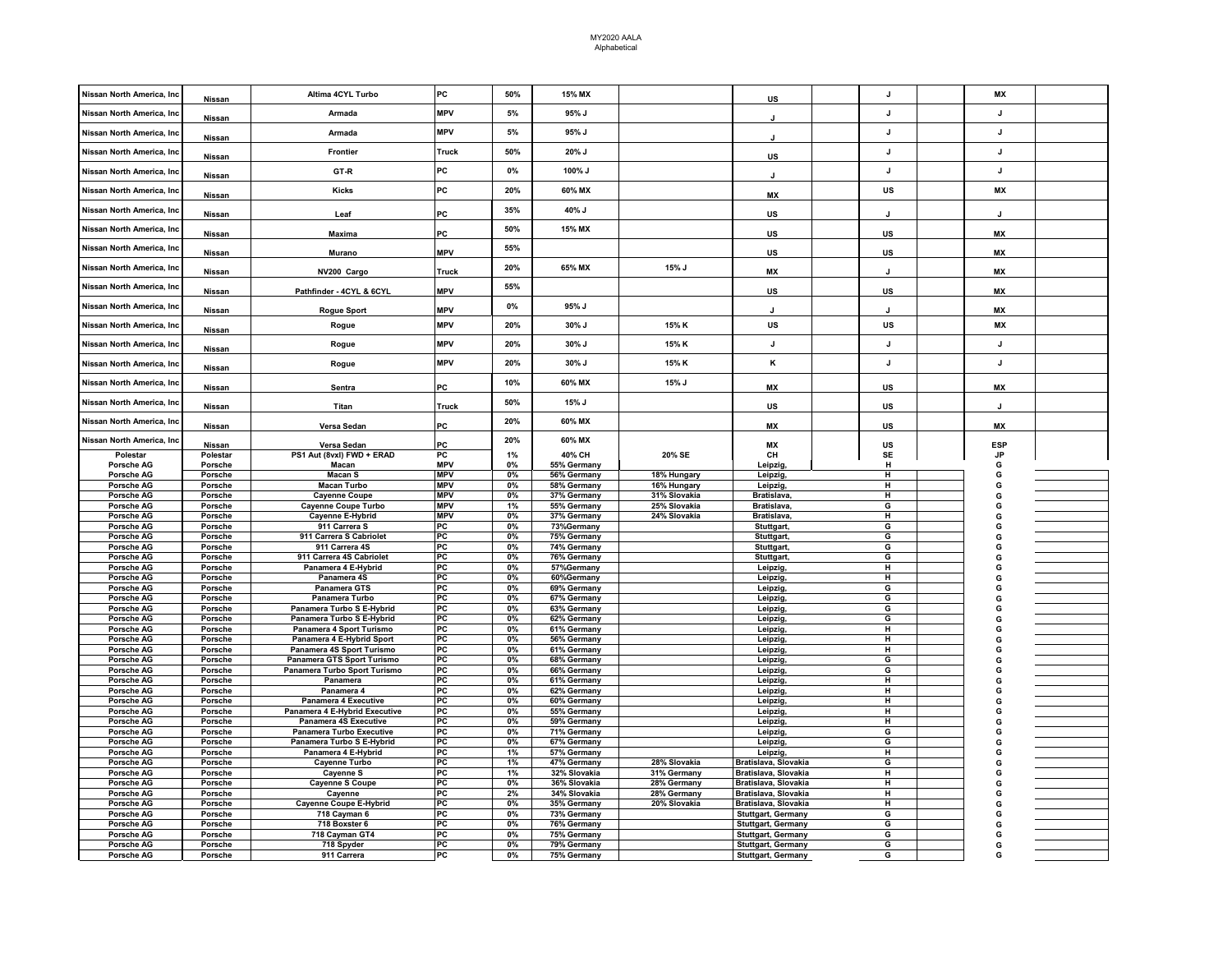| Porsche AG        | Porsche          | 911 Carrera 4                  | PC               | 0%       | 76% Germany       |              | Stuttgart, Germany        |           | G                  |              |              |  |
|-------------------|------------------|--------------------------------|------------------|----------|-------------------|--------------|---------------------------|-----------|--------------------|--------------|--------------|--|
| Porsche AG        | Porsche          | 911 Carrera 4 Cabriolet        | PC               | 0%       | 77% Germany       |              | Stuttgart, Germany        |           | G                  |              | G            |  |
| Porsche AG        | Porsche          | 911 Carrera Cabriolet          | $_{\rm PC}$      | $0\%$    | 76% Germany       |              | Stuttgart, Germany        |           | G                  |              | G            |  |
| Porsche AG        | Porsche          | <b>Taycan Turbo</b>            | $P_{\rm C}$      | 0%       | 52% Germany       | 23% Poland   | Stuttgart, Germany        |           | G                  |              | G            |  |
| Porsche AG        | Porsche          | Taycan Turbo S                 | P <sub>C</sub>   | $0\%$    | 56% Germany       | 20% Poland   | Stuttgart, Germany        |           | G                  |              | G            |  |
| Porsche AG        | Porsche          | Cayenne Coupe Turbo S E-Hybrid | P <sub>C</sub>   | 0%       | 51% Germany       | 31% Slovakia | Bratislava, Slovakia      |           | G                  |              | G            |  |
| Porsche AG        | Porsche          | Cayenne Turbo S E-Hybrid       | P <sub>C</sub>   | 0%       | 51% Germany       | 30% Slovakia | Bratislava, Slovakia      |           | G                  |              | G            |  |
| Porsche AG        | Porsche          | Panamera Edition 10 Yr         | PC               | 1%       | 62% Germany       |              |                           |           | н                  |              | G            |  |
|                   |                  |                                |                  |          |                   |              | Leipzig, Germany          |           |                    |              |              |  |
| Porsche AG        | Porsche          | Panamera 4 Edition 10 Yr       | PC               | 1%       | 63% Germany       |              | Leipzig, Germany          |           | н                  |              | G            |  |
| Porsche AG        | Porsche          | <b>Macan GTS</b>               | PC               | $0\%$    | 61% Germany       | 18% Hungary  | Leipzig, Germany          |           | G                  |              | G            |  |
| Porsche AG        | Porsche          | Taycan 4S w Perf Pack          | PC               | $0\%$    | 53% Germany       | 24% Poland   | Stuttgart, Germany        |           | G                  |              | G            |  |
| Porsche AG        | Porsche          | 718 Boxster T                  | PC               | $0\%$    | 79% Germany       |              | <b>Stuttgart, Germany</b> |           | G                  |              | G            |  |
| Porsche AG        | Porsche          | 718 Boxster T                  | $P_{\rm C}$      | 0%       | 79% Germany       |              | Osnabrueck,               |           | G                  |              | G            |  |
| <b>Porsche AG</b> | Porsche          | 718 Cayman T                   | $P_{\rm C}$      | 0%       | 76% Germany       |              | <b>Stuttgart, Germany</b> |           | G                  |              | G            |  |
| Porsche AG        | Porsche          | 718 Cayman T                   | P <sub>C</sub>   | 0%       | 76% Germany       |              | Osnabrueck,               |           | G                  |              | G            |  |
| Porsche AG        | Porsche          | 718 Boxster                    | $P_{\rm C}$      | 0%       | 78% Germany       |              | <b>Stuttgart, Germany</b> |           | G                  |              | G            |  |
| Porsche AG        | Porsche          | 718 Boxster                    | $P_{\rm C}$      | 0%       | 78% Germany       |              | Osnabrueck,               |           | G                  |              | G            |  |
| Porsche AG        | Porsche          | 718 Boxster S                  | PC               | $0\%$    | 77% Germany       |              | Stuttgart, Germany        |           | G                  |              | G            |  |
| Porsche AG        | Porsche          | 718 Boxster S                  | PC               | 0%       | 77% Germany       |              | Osnabrueck,               |           | G                  |              | G            |  |
| Porsche AG        | Porsche          | 718 Cayman                     | $_{\rm PC}$      | 0%       | 77% Germany       |              | Stuttgart, Germany        |           | G                  |              | G            |  |
| Porsche AG        | Porsche          | 718 Cayman                     | PC               | 0%       | 77% Germany       |              | Osnabrueck,               |           | G                  |              | G            |  |
| <b>Porsche AG</b> | Porsche          | 718 Cayman S                   | PC               | $0\%$    | 76% Germany       |              | <b>Stuttgart, Germany</b> |           | G                  |              | G            |  |
| Porsche AG        | Porsche          | 718 Cayman S                   | PC               | 0%       | 76% Germany       |              | Osnabrueck,               |           | G                  |              | G            |  |
|                   | Subaru           | Impreza                        | PC               | 45%      | 40% J             |              | US                        |           | J                  |              | J            |  |
| Subaru            |                  |                                |                  |          |                   |              |                           |           | J                  |              |              |  |
| Subaru            | Subaru           | <b>WRX</b>                     | PC               | 0%<br>0% | 90% J             |              | J<br>J.                   |           | J                  |              | J<br>J.      |  |
| Subaru            | Subaru<br>Subaru | <b>STI S209</b>                | PC<br>PC         |          | 95% J             |              | US                        |           | J                  |              | J            |  |
| Subaru            |                  | Legacy                         | PC               | 50%      | 40% J<br>$90\%$ J |              | J                         |           | $\mathbf{I}$       |              |              |  |
| Subaru            | Subaru           | <b>BRZ</b>                     |                  | 0%       |                   |              |                           |           | $\mathbf{I}$       |              | $\mathbf{I}$ |  |
| Subaru            | Toyota           | 86<br>Crosstrek                | PC<br><b>MPV</b> | 0%<br>5% | 90% J             |              | J<br>$\mathbf{I}$         |           | T                  |              | J.           |  |
| Subaru            | Subaru           |                                |                  |          | 90%               |              | $\cdot$                   |           |                    |              | $\mathbf{J}$ |  |
| Subaru            | Subaru           | Forester                       | <b>MPV</b>       | 0%       | 85% J             |              |                           |           | J                  |              |              |  |
| Subaru            | Subaru           | Outback                        | <b>MPV</b>       | 45%      | 40% J             |              | US<br><b>US</b>           |           | J                  |              | Ū            |  |
| Subaru            | Subaru           | Ascent                         | <b>MPV</b>       | 50%      | 30% J             |              |                           |           | J.                 |              | J            |  |
| Tesla Inc.        |                  |                                | PC               | 55%      | 15%               |              | Fremont, CA               |           | <b>USA</b>         |              | <b>USA</b>   |  |
|                   | Tesla            | Model S                        |                  |          | Mexico            |              |                           |           |                    |              |              |  |
| Tesla Inc.        | Tesla            | <b>Model X</b>                 | <b>MPV</b>       | 50%      | 25%               |              | Fremont, CA               |           | <b>USA</b>         |              | <b>USA</b>   |  |
|                   |                  |                                |                  |          | Mexico            |              |                           |           |                    |              |              |  |
| Tesla Inc.        |                  | <b>Model 3 Standard Range</b>  | PC               | 45%      | 20%               |              | <b>Fremont, CA</b>        |           |                    |              |              |  |
|                   | Tesla            |                                |                  |          | Mexico            |              |                           |           | <b>USA</b>         |              | <b>USA</b>   |  |
| Tesla Inc.        |                  | Model 3 Mid Range/             | PC               | 50%      | 25%               |              | Fremont, CA               |           |                    |              |              |  |
|                   | Tesla            | Long Range RWD                 |                  |          | <b>Mexico</b>     |              |                           |           | <b>USA</b>         |              | <b>USA</b>   |  |
| Tesla Inc.        |                  | Model 3 Long Range AWD/        |                  | 50%      | 20%               |              | Fremont, CA               |           |                    |              |              |  |
|                   | Tesla            | Performance                    | PC               |          | Mexico            |              |                           |           | USA                |              | <b>USA</b>   |  |
| Tesla Inc.        | Tesla            |                                | PC               | 50%      | 20%               |              | Fremont, CA               |           |                    |              | <b>USA</b>   |  |
|                   |                  | <b>Model 3 Performance</b>     |                  |          | Mexico            |              |                           |           | <b>USA</b>         |              |              |  |
| Tesla Inc.        |                  |                                |                  | 55%      | 20%               |              | Fremont, CA               |           |                    |              |              |  |
|                   | Tesla            | <b>Model Y</b>                 | <b>MPV</b>       |          | <b>Mexico</b>     |              |                           |           | <b>USA</b>         |              | <b>USA</b>   |  |
| Toyota            | Toyota           | Toyota 86                      | $P$ C            | 0%       | 90% J             |              | J.                        |           | $\mathbf{J}$       |              | J.           |  |
| Toyota            | Lexus            | GX460                          | <b>MPV</b>       | 0%       | 100% J            |              |                           |           | J.                 |              | $\mathbf{J}$ |  |
| Toyota            | Lexus            | <b>ES 350</b>                  | PC               | 60%      | 25% J             |              | US                        |           | US                 | J            | US           |  |
| Toyota            | Lexus            | <b>ES Hybrid</b>               | PC               | 40%      | 50% J             |              | US                        |           | US                 |              | J            |  |
| Toyota            | Lexus            | GS350                          | PC               | 0%       | 100% J            |              |                           |           |                    |              |              |  |
| Toyota            | Lexus            | GS F                           | PC               | 0%       | 100% J            |              |                           |           |                    |              |              |  |
| Toyota            | Lexus            | IS300 / 350                    | PC               | 0%       | 100% J            |              |                           |           |                    |              |              |  |
| Toyota            | Lexus            | <b>LC 500</b>                  | PC               | 0%       | 100% J            |              | $\mathbf{I}$              |           | $\mathbf{I}$       |              | $\mathbf{I}$ |  |
| Toyota            | Lexus            | <b>LC 500h</b>                 | PC               | 0%       | 100% J            |              | $\mathbf{J}$              |           | $\mathbf{J}$       |              | $\cdot$      |  |
| Toyota            | Lexus            | LS 500                         | PC               | 0%       | 100% J            |              |                           |           |                    |              |              |  |
| Toyota            | Lexus            | <b>LS 500h</b>                 | PC               | 0%       | 100% J            |              |                           |           |                    |              |              |  |
| Toyota            | Lexus            | <b>LX570</b>                   | PC<br><b>MPV</b> | 0%       | 100% J            |              | J                         |           | J.<br>$\mathbf{J}$ |              | л            |  |
| Toyota            | Lexus            | <b>NX</b>                      |                  | 5%       | 95% J             |              | J.                        |           | $\mathbf{I}$       |              | $\mathbf{J}$ |  |
| Toyota            | Lexus            | <b>NX Hybrid</b>               | <b>MPV</b>       | 0%       | 100% J            |              | $\mathbf{I}$              |           |                    |              | $\mathbf{I}$ |  |
| Toyota            | Lexus            | UX                             | <b>MPV</b>       | 0%       | 100% J            |              | J                         |           | J                  |              | J            |  |
| Toyota            | Lexus            | <b>UX Hybrid</b>               | <b>MPV</b>       | 0%       | 100% J            |              | J                         |           | J                  |              | J            |  |
| Toyota            | Lexus            | <b>RX350</b>                   | <b>MPV</b>       | 55%      | 35% J             |              | CAN                       |           | <b>US</b>          | $\mathbf{J}$ | J.           |  |
| Toyota            | Lexus            | <b>RX450h</b>                  | <b>MPV</b>       | 35%      | 55% J             |              | CAN                       |           | J                  |              |              |  |
| Toyota            | Lexus            | <b>RX350L</b>                  | <b>MPV</b>       | 5%       | 95% J             |              | J                         |           | J<br>$\mathbf{I}$  |              | J            |  |
| Toyota            | Lexus            | RX450hL                        | <b>MPV</b>       | 0%       | 100% J            |              | $\mathbf{J}$              |           |                    |              | $\mathbf{I}$ |  |
| Toyota            | Lexus            | RC                             | PC               | 0%       | 100% J            |              | J                         |           | $\cdot$            |              | $\mathbf{I}$ |  |
| Toyota            | Lexus            | RC F                           | PC               | 0%       | 100% J            |              | J                         |           | J                  |              | $\mathbf{J}$ |  |
| Toyota            | Toyota           | Mirai                          | <b>PC</b>        | 0%       | $100%$ J          |              | $\cdot$                   |           | $\mathbf{I}$       |              | $\cdot$      |  |
| Toyota            | Toyota           | 4Runner                        | <b>MPV</b>       | 0%       | 100% J            |              | IJ                        |           |                    |              |              |  |
| Toyota            | Toyota           | Avalon                         | PC               | 60%      | 15% J             |              | US                        |           | US                 |              | US           |  |
| Toyota            | <b>Toyota</b>    | <b>Avalon Hybrid</b>           | PC               | 45%      | 35% J             |              | <b>US</b>                 |           | <b>US</b>          |              | J.           |  |
| Toyota            | Toyota           | Camry                          | PC               | 65%      | 10% J             |              | US                        |           | US                 | J            | US           |  |
| Toyota            | Toyota           | <b>Camry Hybrid</b>            | PC               | 45%      | 45% J             |              | US                        |           | US                 |              | J            |  |
| Toyota            | <b>Toyota</b>    | C-HR                           | PC               | 0%       | 70% J             |              | J.                        | T         | J.                 |              | J.           |  |
| Toyota            | Toyota           | Corolla HB                     | PC               | 0%       | 100% J            |              | J                         |           | J                  |              | J            |  |
| Toyota            | Toyota           | Corolla                        | PC<br>PC         | 30%      | 60% J             |              | $\mathbf{I}$              | <b>US</b> | US                 |              |              |  |
| Toyota            | Toyota           | Corolla Hybrid                 |                  | 0%       | 100%              |              |                           |           |                    |              |              |  |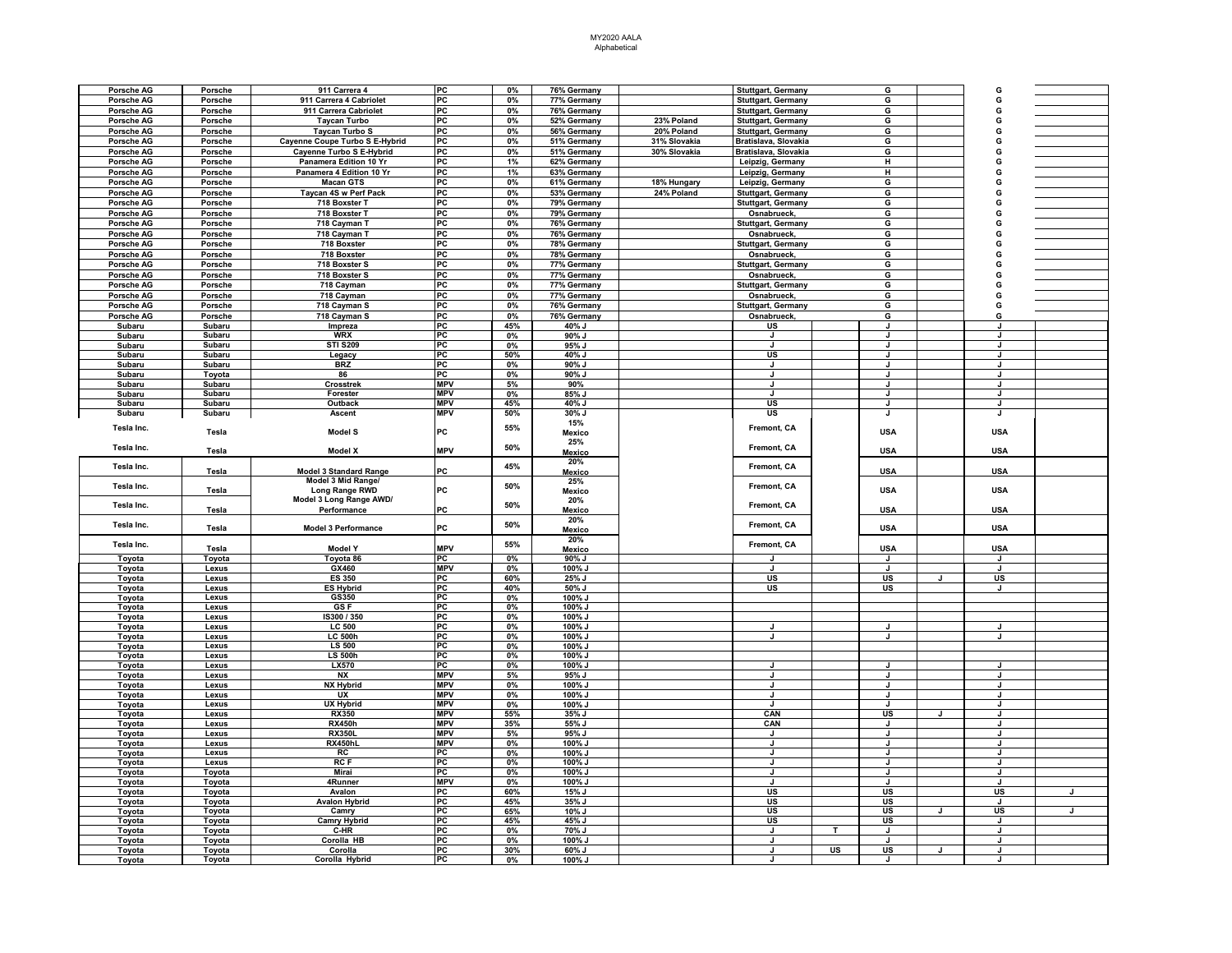| <b>MPV</b><br>60%<br>20% J<br><b>US</b><br>Toyota<br>Toyota<br>Highlander<br>US<br>US<br><b>Highlander Hybrid</b><br><b>MPV</b><br>45%<br>US<br>US<br><b>US</b><br>Tovota<br>Toyota<br>40% J<br>$\overline{1}$<br><b>Land Cruiser200</b><br><b>MPV</b><br>100% J<br>Tovota<br>Tovota<br>0%<br>J<br>л<br>PC<br>0%<br>100% J<br>Toyota<br>Toyota<br>Prius<br>$\cdot$ |    |
|--------------------------------------------------------------------------------------------------------------------------------------------------------------------------------------------------------------------------------------------------------------------------------------------------------------------------------------------------------------------|----|
|                                                                                                                                                                                                                                                                                                                                                                    |    |
|                                                                                                                                                                                                                                                                                                                                                                    |    |
|                                                                                                                                                                                                                                                                                                                                                                    |    |
| PC<br><b>Prius Prime</b><br>100% J<br>Toyota<br>Toyota<br>0%<br>J<br>J<br>J                                                                                                                                                                                                                                                                                        |    |
| RAV4<br>PC<br>50%<br>40% J<br>CN<br><b>US</b><br>Tovota<br>Tovota<br>J<br>$\cdot$                                                                                                                                                                                                                                                                                  |    |
| <b>RAV4 Hybrid</b><br>PC<br><b>CN</b><br><b>US</b><br>Toyota<br>35%<br>55% J<br>J<br>J<br>Toyota                                                                                                                                                                                                                                                                   |    |
| <b>MPV</b><br>25% J<br><b>US</b><br><b>US</b><br><b>US</b><br>Toyota<br>Toyota<br>Sequoia<br>50%                                                                                                                                                                                                                                                                   |    |
| <b>MPV</b><br>25% J<br><b>US</b><br><b>US</b><br>Sienna<br>65%<br>Toyota<br>Toyota                                                                                                                                                                                                                                                                                 |    |
| <b>US</b><br><b>MX</b><br><b>US</b><br>Toyota<br>Tacoma<br>Truck<br>55%<br>15% J<br>US<br>Toyota<br>$\cdot$                                                                                                                                                                                                                                                        | TH |
| US<br>US<br>Toyota<br>Tundra<br>Truck<br>US<br>60%<br>10% MX<br>Tovota                                                                                                                                                                                                                                                                                             |    |
| PC<br>JP<br>Arteon<br>65%G<br>G<br>Volkswagen<br>Volkswagen<br>1%<br>н                                                                                                                                                                                                                                                                                             |    |
| <b>MPV</b><br>Volkswagen<br>Volkswagen<br>Atlas<br>50%<br>35%M<br><b>USA</b><br>M(2.0L)<br>JP.                                                                                                                                                                                                                                                                     |    |
| <b>MPV</b><br><b>JP</b><br>45%<br>21%M<br>18%G<br><b>USA</b><br>G(3.6L)<br>Volkswagen<br>Volkswagen<br>Atlas                                                                                                                                                                                                                                                       |    |
| <b>MPV</b><br>44%<br>18%M<br>Volkswagen<br>Volkswagen<br>19%G<br><b>USA</b><br>G(2.0L)<br><b>JP</b><br><b>Atlas Cross Sport</b>                                                                                                                                                                                                                                    |    |
| <b>MPV</b><br>22%G<br>19%M<br><b>USA</b><br>Volkswagen<br>Volkswagen<br><b>Atlas Cross Sport</b><br>44%<br>M (3.6L)<br>JP.                                                                                                                                                                                                                                         |    |
| РC<br>8%<br>Volkswagen<br>Volkswagen<br>Golf<br>27%M<br>16%BR<br>м<br><b>BR</b><br><b>JP</b>                                                                                                                                                                                                                                                                       |    |
| PC<br>10%<br>24%G<br>Volkswagen<br>Volkswagen<br>Golf GTI<br>27%M<br>M<br>G                                                                                                                                                                                                                                                                                        |    |
| PC<br>34%M<br>17%BR<br>M<br><b>BR</b><br>Volkswagen<br>Volkswagen<br>Jetta<br>4%<br>$\overline{G}$ (man.)                                                                                                                                                                                                                                                          |    |
| PC<br>6%<br>32%M<br>М<br>Volkswagen<br>Volkswagen<br>Jetta<br>16%BR<br><b>BR</b><br>JP (auto.)                                                                                                                                                                                                                                                                     |    |
| PC<br>6%<br>Volkswagen<br>Volkswagen<br><b>Jetta GLI</b><br>35%M<br>17%G<br>м<br>M<br>G (man.)                                                                                                                                                                                                                                                                     |    |
| PC<br>33%M<br>23%G<br>$\blacksquare$<br>Volkswagen<br>Volkswagen<br><b>Jetta GLI</b><br>5%<br>м<br>G (auto.                                                                                                                                                                                                                                                        |    |
| PC<br>44%<br><b>USA</b><br>Volkswagen<br>Volkswagen<br>24%M<br>16%JP<br>Passat<br>JP.                                                                                                                                                                                                                                                                              |    |
| <b>MPV</b><br>10%<br>Volkswagen<br>Volkswagen<br>Tiguan<br>35%M<br>M<br><b>JP</b><br>м                                                                                                                                                                                                                                                                             |    |
| Tiguan (4MOTION)<br><b>MPV</b><br>41%M<br>м<br><b>JP</b><br>Volkswagen<br>Volkswagen<br>7%<br>м                                                                                                                                                                                                                                                                    |    |
| Volvo<br>Volvo<br>PC<br>20%<br>20% SE<br>15% BE<br><b>USA</b><br><b>SE</b><br><b>JP</b><br>S60 Aut (8vxl) FWD (T5 FWD)                                                                                                                                                                                                                                             |    |
| <b>SE</b><br><b>JP</b><br>Volvo<br>Volvo<br><b>PC</b><br>20%<br>20% SE<br><b>USA</b><br>S60 Aut (8vxl) AWD (T6 AWD)<br>20% BE                                                                                                                                                                                                                                      |    |
| <b>SE</b><br>20% BE<br>15% SE<br><b>JP</b><br>Volvo<br>Volvo<br>S60 Aut (8vxl) FWD + AWD (T8 AWD)<br>PC<br>10%<br><b>USA</b>                                                                                                                                                                                                                                       |    |
| S60 Aut (8vxl) FWD + AWD (Polestar<br>PC<br><b>JP</b><br>17%<br>15% JP<br>10% SE<br><b>USA</b><br><b>SE</b><br>Volvo<br>Volvo<br>Engineered)                                                                                                                                                                                                                       |    |
| PC<br>Volvo<br>Volvo<br>V60 Aut (8vxl) FWD (T5 FWD)<br>1%<br>30% BE<br>20% SE<br>BE<br><b>SE</b><br>.IP                                                                                                                                                                                                                                                            |    |
| V60 Aut (8vxl) FWD + AWD (Polestar<br>PC<br>Volvo<br>30% BE<br>20% SE<br><b>BE</b><br><b>SE</b><br><b>JP</b><br>Volvo<br>1%<br>Engineered)                                                                                                                                                                                                                         |    |
| PC<br>20% SE<br>Volvo<br>1%<br>45% CH<br>CH<br><b>SE</b><br><b>JP</b><br>Volvo<br>S90 Aut (8vxl) AWD (T6 AWD)                                                                                                                                                                                                                                                      |    |
| PC<br>3%<br>30% CH<br>20% SE<br>CH<br><b>SE</b><br><b>JP</b><br>Volvo<br>Volvo<br>S90 Aut (8vxl) FWD + ERAD (T8 AWD)                                                                                                                                                                                                                                               |    |
| PC<br>1%<br>30% SE<br>10% G<br><b>SE</b><br><b>JP</b><br>Volvo<br>Volvo<br>V90 Aut (8vxl) FWD (T5 FWD)<br>SE                                                                                                                                                                                                                                                       |    |
| PC<br>SE<br><b>JP</b><br>Volvo<br>Volvo<br>1%<br>35% SE<br>10% G<br>SE<br>V90 Aut (8vxl) AWD (T6 AWD)                                                                                                                                                                                                                                                              |    |
| 20% BE<br><b>SE</b><br>Volvo<br><b>MPV</b><br>1%<br>20% SE<br>SE<br><b>JP</b><br>Volvo<br>V60 CC Aut (8vxl) AWD (T5 AWD)                                                                                                                                                                                                                                           |    |
| <b>MPV</b><br>SE<br><b>JP</b><br>Volvo<br>Volvo<br>1%<br>30% SE<br>15% G<br>SE<br>V90 CC Aut (8vxl) AWD (T6 AWD)                                                                                                                                                                                                                                                   |    |
| <b>MPV</b><br>25% BE<br>20% SE<br><b>BE</b><br><b>SE</b><br>Volvo<br>Volvo<br>1%<br><b>JP</b><br>XC40 Aut (8vxl) AWD (T5 AWD)                                                                                                                                                                                                                                      |    |
| <b>MPV</b><br>20% BE<br>20% SE<br><b>BE</b><br><b>SE</b><br><b>JP</b><br>Volvo<br>Volvo<br>XC40 Aut (8vxl) FWD (T4 FWD)<br>1%                                                                                                                                                                                                                                      |    |
| <b>MPV</b><br>25% SE<br>15% BE<br><b>SE</b><br><b>SE</b><br>Volvo<br>Volvo<br>XC60 Aut (8vxl) AWD (T6 AWD)<br>1%<br>JP                                                                                                                                                                                                                                             |    |
| SE<br>SE<br>Volvo<br><b>MPV</b><br>3%<br>20% SE<br>10% KR<br><b>JP</b><br>Volvo                                                                                                                                                                                                                                                                                    |    |
| XC60 Aut (8vxl) FWD + ERAD (T8 AWD)                                                                                                                                                                                                                                                                                                                                |    |
| XC60 Aut (8vxl) FWD + ERAD (Polestar<br><b>MPV</b><br>SE<br><b>SE</b><br><b>JP</b><br>15% CH<br>Volvo<br>Volvo<br>3%<br>20% SE<br>Engineered)                                                                                                                                                                                                                      |    |
| 25% SE<br><b>SE</b><br><b>SE</b><br>Volvo<br>Volvo<br>XC60 Aut (8vxl) AWD (T5 AWD)<br><b>MPV</b><br>1%<br>15% BE<br><b>JP</b>                                                                                                                                                                                                                                      |    |
| <b>MPV</b><br>25% SE<br>10% BE<br><b>SE</b><br><b>SE</b><br>Volvo<br>Volvo<br>XC60 Aut (8vxl) FWD (T5 FWD)<br>1%<br><b>JP</b>                                                                                                                                                                                                                                      |    |
| SE<br><b>MPV</b><br>10% G<br><b>SE</b><br>JP.<br>Volvo<br>Volvo<br>XC90 Aut (8vxl) AWD (T5 AWD)<br>1%<br>30% SE                                                                                                                                                                                                                                                    |    |
| <b>MPV</b><br>30% SE<br>10% G<br><b>SE</b><br><b>SE</b><br><b>JP</b><br>Volvo<br>Volvo<br>XC90 Aut (8vxl) FWD (T5 FWD)<br>1%                                                                                                                                                                                                                                       |    |
| SE<br><b>SE</b><br>Volvo<br><b>MPV</b><br>1%<br>30% SE<br>10% G<br><b>JP</b><br>Volvo<br>XC90 Aut (8vxl) AWD (T6 AWD) (6 seat)                                                                                                                                                                                                                                     |    |
| <b>MPV</b><br>40% SE<br>10% G<br><b>SE</b><br><b>SE</b><br>Volvo<br>Volvo<br>XC90 Aut (8vxl) AWD (T6 AWD)<br>1%<br>JP.                                                                                                                                                                                                                                             |    |
| XC90 Aut (8vxl) FWD + ERAD (T8 AWD) (6 seat) MPV<br>SE<br><b>SE</b><br>JP<br>3%<br>30% SE<br>10% G<br>Volvo<br>Volvo                                                                                                                                                                                                                                               |    |
| <b>JP</b><br>Volvo<br>XC90 Aut (8vxl) FWD + ERAD (T8 AWD)<br><b>MPV</b><br><b>SE</b><br><b>SE</b><br>3%<br>30% SE<br>10% KR<br>Volvo                                                                                                                                                                                                                               |    |

- 
- AU Australia BE Belgium BR Brazil
- CH China<br>CU Cuba
- CU Cuba<br>CN Canad
- CN Canada<br>DE Denmark
- DE Denmark<br>F France
- F France<br>FN Finland FN Finland<br>G German
- G Germany<br>H Hungary
- H Hungary<br>I Italy
- I Italy<br>ID Indon ID Indonesia<br>IN India
- IN India<br>J Japan
- J Japan
- K Korea<br>M Mexico
- M Mexico<br>N Netherla
- N<br>
Netherlands<br>
OT Other
- OT Other<br>P Philipp
	- Philippines